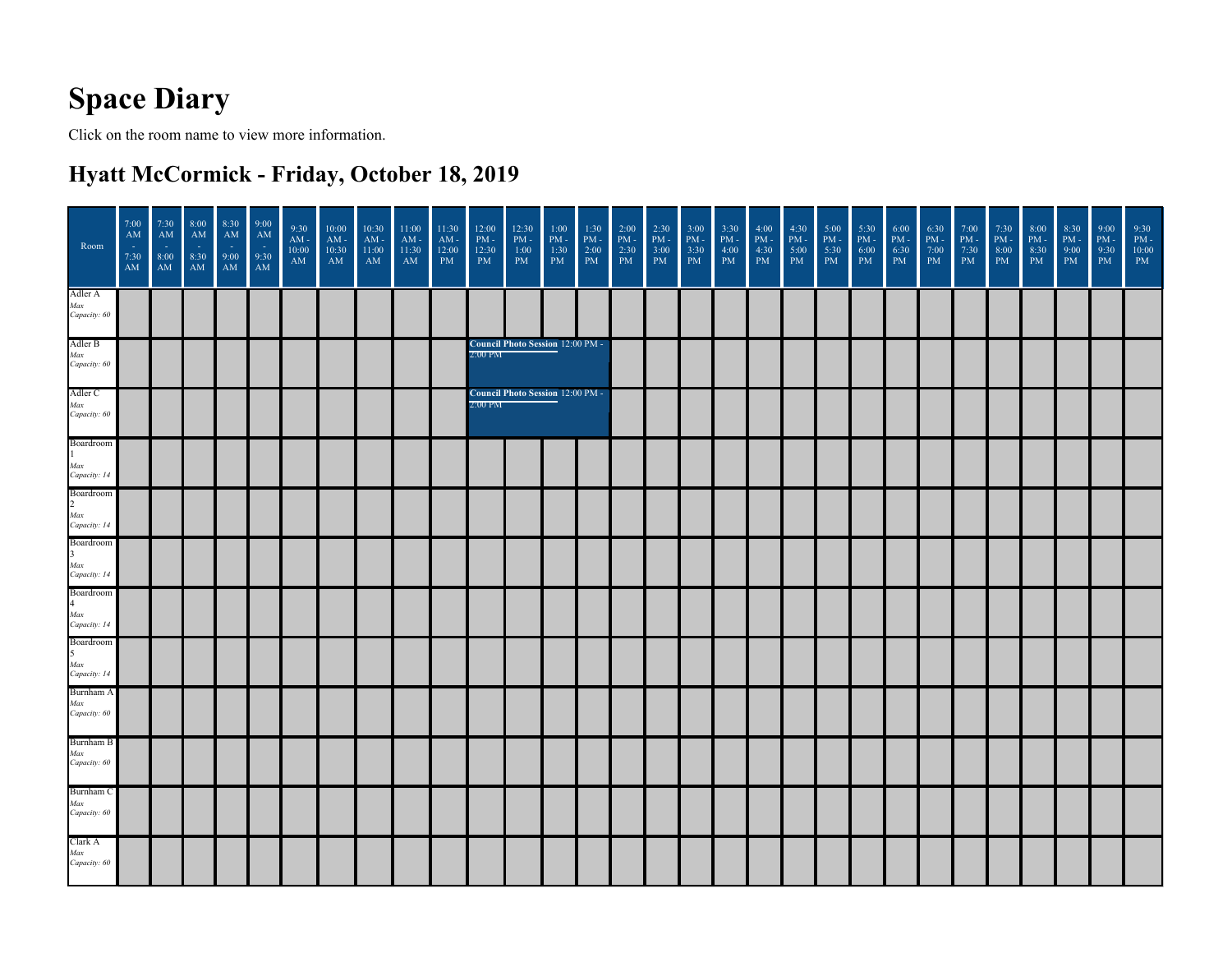| Clark B<br>Max<br>Capacity: 60                                                                                                                                                                                                                                                                                                                                                                                      |  |  |  |  |                                                                                      |  |  |  |  |  |  |  |            |                                                     |                                       |  |
|---------------------------------------------------------------------------------------------------------------------------------------------------------------------------------------------------------------------------------------------------------------------------------------------------------------------------------------------------------------------------------------------------------------------|--|--|--|--|--------------------------------------------------------------------------------------|--|--|--|--|--|--|--|------------|-----------------------------------------------------|---------------------------------------|--|
| Clark C<br>Max<br>Capacity: 60                                                                                                                                                                                                                                                                                                                                                                                      |  |  |  |  |                                                                                      |  |  |  |  |  |  |  |            |                                                     |                                       |  |
| DuSable A<br>Max<br>Capacity: 60                                                                                                                                                                                                                                                                                                                                                                                    |  |  |  |  |                                                                                      |  |  |  |  |  |  |  |            |                                                     |                                       |  |
| $\mathop{\rm Du}\nolimits\mathop{\rm Sable}\nolimits{\bf B}$<br>Max<br>Capacity: $60\,$                                                                                                                                                                                                                                                                                                                             |  |  |  |  |                                                                                      |  |  |  |  |  |  |  |            |                                                     |                                       |  |
| DuSable C<br>Max<br>Capacity: 60                                                                                                                                                                                                                                                                                                                                                                                    |  |  |  |  |                                                                                      |  |  |  |  |  |  |  |            |                                                     |                                       |  |
| Erie<br>Max<br>Capacity: 75                                                                                                                                                                                                                                                                                                                                                                                         |  |  |  |  |                                                                                      |  |  |  |  |  |  |  |            |                                                     |                                       |  |
| Field A<br>Max<br>Capacity: 60                                                                                                                                                                                                                                                                                                                                                                                      |  |  |  |  |                                                                                      |  |  |  |  |  |  |  |            |                                                     |                                       |  |
| Field B<br>Max<br>Capacity: 60                                                                                                                                                                                                                                                                                                                                                                                      |  |  |  |  |                                                                                      |  |  |  |  |  |  |  |            |                                                     |                                       |  |
| Field C<br>Max<br>Capacity: 60                                                                                                                                                                                                                                                                                                                                                                                      |  |  |  |  |                                                                                      |  |  |  |  |  |  |  |            |                                                     |                                       |  |
| <b>Grant Park</b><br>$\mathbf{A}$                                                                                                                                                                                                                                                                                                                                                                                   |  |  |  |  |                                                                                      |  |  |  |  |  |  |  |            | <b>NSP Orientation Dinner 7:00 PM</b><br>$-9:00$ PM |                                       |  |
|                                                                                                                                                                                                                                                                                                                                                                                                                     |  |  |  |  |                                                                                      |  |  |  |  |  |  |  | $-9:00$ PM | <b>NSP Orientation Dinner 7:00 PM</b>               |                                       |  |
|                                                                                                                                                                                                                                                                                                                                                                                                                     |  |  |  |  |                                                                                      |  |  |  |  |  |  |  | $-9:00$ PM |                                                     | <b>NSP Orientation Dinner 7:00 PM</b> |  |
| Max $\begin{array}{l} \vspace{2mm} \textit{Max} \\ \textit{Capacity:} \\ \textit{140} \\ \textit{140} \\ \textit{140} \\ \textit{140} \\ \textit{140} \\ \textit{140} \\ \textit{140} \\ \textit{140} \\ \textit{140} \\ \textit{141} \\ \textit{142} \\ \textit{144} \\ \textit{149} \\ \textit{140} \\ \textit{141} \\ \textit{142} \\ \textit{144} \\ \textit{141} \\ \textit{140} \\ \textit{141} \\ \textit{1$ |  |  |  |  |                                                                                      |  |  |  |  |  |  |  | $-9:00$ PM | <b>NSP Orientation Dinner 7:00 PM</b>               |                                       |  |
| Max<br>Capacity: 60                                                                                                                                                                                                                                                                                                                                                                                                 |  |  |  |  | AIS Storage Thursday, October 17, 2019 10:30 AM - Thursday, October 24, 2019 4:00 PM |  |  |  |  |  |  |  |            |                                                     |                                       |  |
| Hyde Park<br>$\mathbf{A}$                                                                                                                                                                                                                                                                                                                                                                                           |  |  |  |  |                                                                                      |  |  |  |  |  |  |  |            |                                                     |                                       |  |
| A<br><i>Max</i><br><i>Capacity:</i><br>140<br>Hyde Park<br>B<br><i>Max</i><br><i>Capacity:</i><br>140                                                                                                                                                                                                                                                                                                               |  |  |  |  |                                                                                      |  |  |  |  |  |  |  |            |                                                     |                                       |  |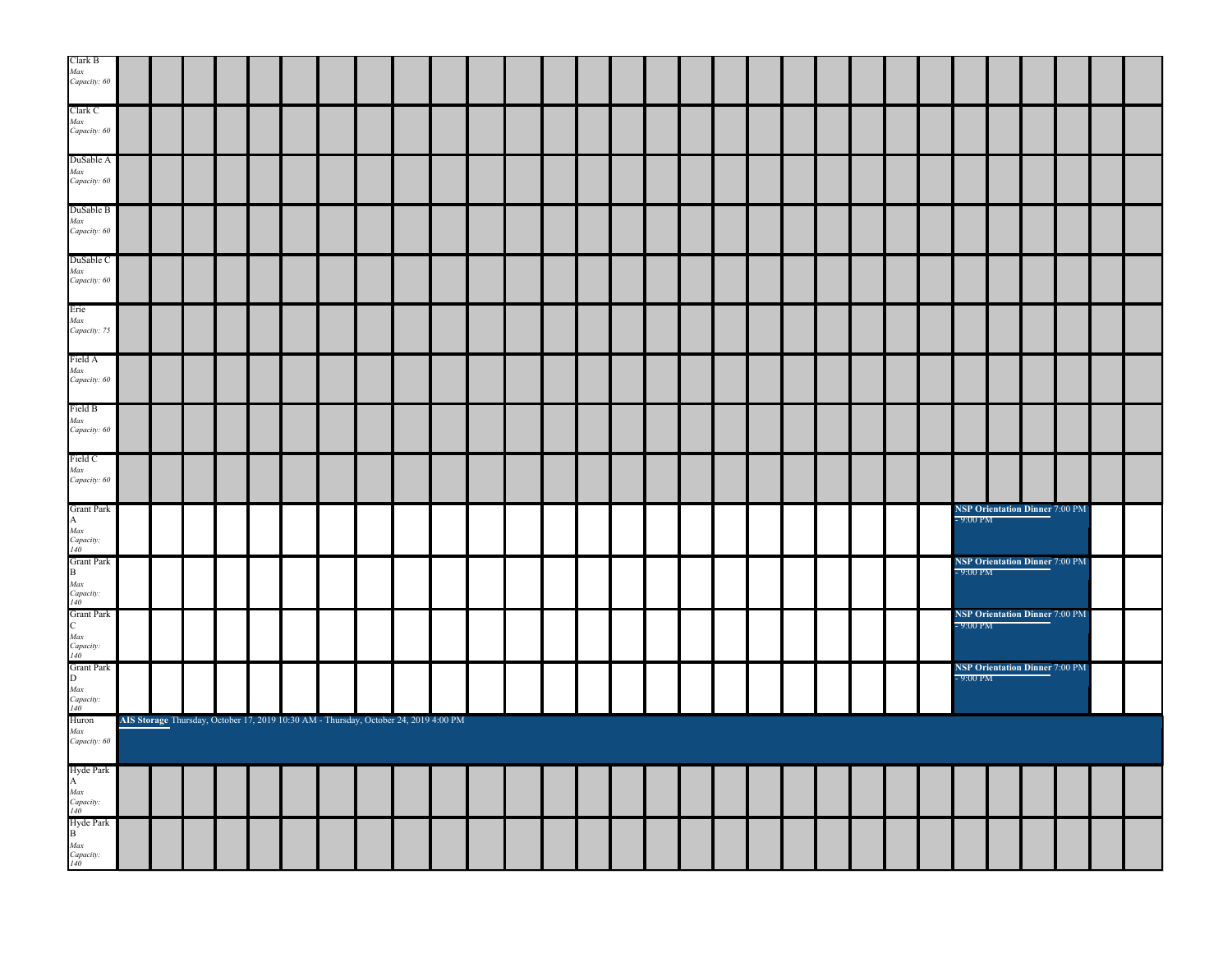| Jackson<br>Park A                                                                                                                                                                                                                                                                                          |                                          |  |  |  |  |                                    |  |  |  |  |  |  |  |  |  |  |
|------------------------------------------------------------------------------------------------------------------------------------------------------------------------------------------------------------------------------------------------------------------------------------------------------------|------------------------------------------|--|--|--|--|------------------------------------|--|--|--|--|--|--|--|--|--|--|
|                                                                                                                                                                                                                                                                                                            |                                          |  |  |  |  |                                    |  |  |  |  |  |  |  |  |  |  |
| $\begin{array}{l} \textit{Max} \\ \textit{Capacity:} \\ \textit{140} \\ \textit{Backson} \\ \textit{Park B} \\ \textit{Max} \\ \textit{Capacity:} \\ \textit{140} \\ \textit{Jackson} \\ \textit{Mark C} \\ \textit{C} \\ \textit{140} \\ \textit{140} \\ \textit{Jackson} \\ \textit{Park D} \end{array}$ |                                          |  |  |  |  |                                    |  |  |  |  |  |  |  |  |  |  |
| Fark <i>D</i><br>Max<br>Capacity:<br>140<br>Lincoln                                                                                                                                                                                                                                                        |                                          |  |  |  |  |                                    |  |  |  |  |  |  |  |  |  |  |
| Boardroom<br>Max<br>Capacity: 12                                                                                                                                                                                                                                                                           |                                          |  |  |  |  |                                    |  |  |  |  |  |  |  |  |  |  |
| Michigan<br>Max<br>Capacity: 60                                                                                                                                                                                                                                                                            |                                          |  |  |  |  |                                    |  |  |  |  |  |  |  |  |  |  |
| Millennium<br>Boardroom<br>Max<br>Capacity: 12<br>Ontario                                                                                                                                                                                                                                                  |                                          |  |  |  |  |                                    |  |  |  |  |  |  |  |  |  |  |
| Max<br>Capacity: 68                                                                                                                                                                                                                                                                                        |                                          |  |  |  |  |                                    |  |  |  |  |  |  |  |  |  |  |
|                                                                                                                                                                                                                                                                                                            |                                          |  |  |  |  |                                    |  |  |  |  |  |  |  |  |  |  |
| Prairie A<br>Max<br>Capacity:<br>100                                                                                                                                                                                                                                                                       | SfN Hotel Staff Office 6:00 AM - 9:00 PM |  |  |  |  |                                    |  |  |  |  |  |  |  |  |  |  |
| Prairie B<br>Max<br>Capacity:<br>360                                                                                                                                                                                                                                                                       |                                          |  |  |  |  | Council Meeting 11:30 AM - 6:00 PM |  |  |  |  |  |  |  |  |  |  |
| Regency A<br><i>Max</i><br><i>Capacity:</i><br>448                                                                                                                                                                                                                                                         |                                          |  |  |  |  |                                    |  |  |  |  |  |  |  |  |  |  |
| Regency B<br>Max<br>Capacity:<br>240                                                                                                                                                                                                                                                                       |                                          |  |  |  |  |                                    |  |  |  |  |  |  |  |  |  |  |
| Regency C<br>Max<br>Capacity:<br>155                                                                                                                                                                                                                                                                       |                                          |  |  |  |  |                                    |  |  |  |  |  |  |  |  |  |  |
| Regency D<br><i>Max</i><br><i>Capacity:</i><br>135                                                                                                                                                                                                                                                         |                                          |  |  |  |  |                                    |  |  |  |  |  |  |  |  |  |  |
| Regency E<br><i>Max</i><br><i>Capacity:</i><br>155<br>Superior<br>Max<br>Capacity: 60                                                                                                                                                                                                                      |                                          |  |  |  |  |                                    |  |  |  |  |  |  |  |  |  |  |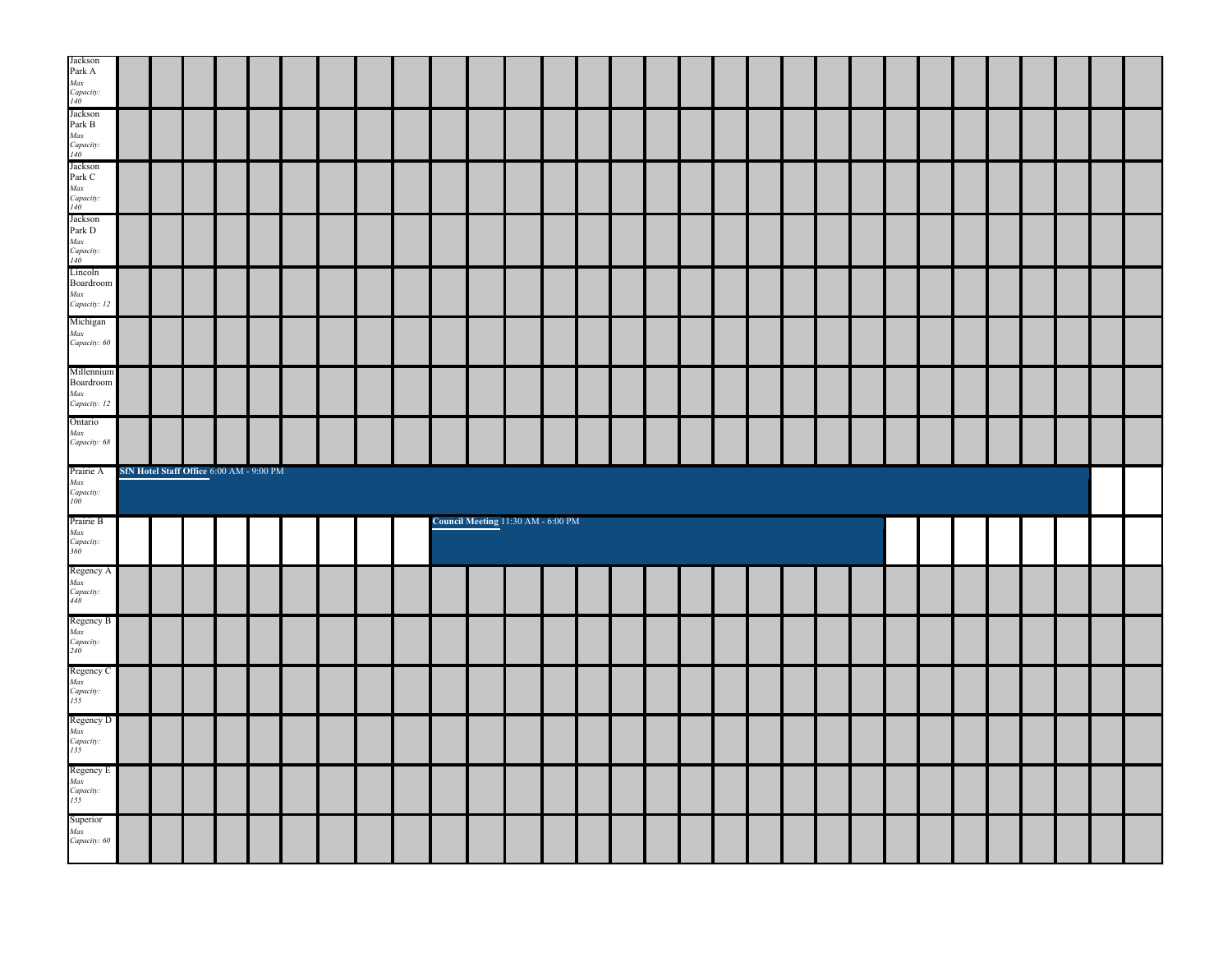#### **Marquis - Friday, October 18, 2019**

| Room                                        | 7:00<br>$\mathbf{A}\mathbf{M}$<br>7:30<br>AM | 7:30<br>AM<br>÷.<br>8:00<br>AM | 8:00<br>$\mathbf{A}\mathbf{M}$<br>۰.<br>8:30<br>AM | 8:30<br>$\mathbf{A}\mathbf{M}$<br>٠.<br>9:00<br>AM | 9:00<br>$\mathbf{A}\mathbf{M}$<br>п.<br>9:30<br>AM | 9:30<br>$AM -$<br>10:00<br>$\mathbf{A}\mathbf{M}$ | 10:00<br>$\mathbf{A}\mathbf{M}$ -<br>10:30<br>$\mathbf{A}\mathbf{M}$                      | 10:30<br>$\mathbf{AM}$ -<br>11:00<br>AM | 11:00<br>$\mathrm{AM}$ -<br>11:30<br>AM | 11:30<br>$\mathbf{A}\mathbf{M}$ -<br>12:00<br>PM | 12:00<br>$\mathrm{PM}$ -<br>12:30<br>PM               | 12:30<br>$\mathrm{PM}$ -<br>1:00<br>PM | 1:00<br>$\mathrm{PM}$ -<br>1:30<br>PM | 1:30<br>PM-<br>2:00<br>PM | 2:00<br>$\mathrm{PM}$ -<br>2:30<br>PM | 2:30<br>$PM -$<br>3:00<br>PM | 3:00<br>$\mathrm{PM}$ -<br>3:30<br>PM | 3:30<br>$PM -$<br>4:00<br>PM | 4:00<br>$\mathrm{PM}$ -<br>4:30<br>PM | 4:30<br>$\mathrm{PM}$ -<br>5:00<br>PM | 5:00<br>$PM -$<br>5:30<br>PM | 5:30<br>$\mathrm{PM}$ -<br>6:00<br>PM | 6:00<br>$\mathrm{PM}$ -<br>6:30<br>PM | 6:30<br>$PM -$<br>7:00<br>PM | 7:00<br>$\mathrm{PM}$ -<br>7:30<br>PM | 7:30<br>$\mathrm{PM}$ -<br>8:00<br>PM | 8:00<br>$PM -$<br>8:30<br>PM | 8:30<br>$\mathrm{PM}$ -<br>9:00<br>PM | 9:00<br>$PM -$<br>9:30<br>PM | 9:30<br>$PM -$<br>10:00<br>PM |
|---------------------------------------------|----------------------------------------------|--------------------------------|----------------------------------------------------|----------------------------------------------------|----------------------------------------------------|---------------------------------------------------|-------------------------------------------------------------------------------------------|-----------------------------------------|-----------------------------------------|--------------------------------------------------|-------------------------------------------------------|----------------------------------------|---------------------------------------|---------------------------|---------------------------------------|------------------------------|---------------------------------------|------------------------------|---------------------------------------|---------------------------------------|------------------------------|---------------------------------------|---------------------------------------|------------------------------|---------------------------------------|---------------------------------------|------------------------------|---------------------------------------|------------------------------|-------------------------------|
| Algebra<br>Boardroom<br>Max Capacity:<br>12 |                                              |                                |                                                    |                                                    |                                                    |                                                   |                                                                                           |                                         |                                         |                                                  |                                                       |                                        |                                       |                           |                                       |                              |                                       |                              |                                       |                                       |                              |                                       |                                       |                              |                                       |                                       |                              |                                       |                              |                               |
| Analysis<br>Max Capacity:<br>75             |                                              |                                |                                                    |                                                    |                                                    |                                                   |                                                                                           |                                         |                                         |                                                  | Brain Initiative Break Out Room #1 10:00 AM - 2:00 PM |                                        |                                       |                           |                                       |                              |                                       |                              |                                       |                                       |                              |                                       |                                       |                              |                                       |                                       |                              |                                       |                              |                               |
| Anthropology<br>Max Capacity:<br>61         |                                              |                                |                                                    |                                                    |                                                    |                                                   |                                                                                           |                                         |                                         |                                                  |                                                       |                                        |                                       |                           |                                       |                              |                                       |                              |                                       |                                       |                              |                                       |                                       |                              |                                       |                                       |                              |                                       |                              |                               |
| Architecture<br>Max Capacity:<br>75         |                                              |                                |                                                    |                                                    |                                                    |                                                   |                                                                                           |                                         |                                         |                                                  | Brain Initiative Break Out Room #2 10:00 AM - 2:00 PM |                                        |                                       |                           |                                       |                              |                                       |                              |                                       |                                       |                              |                                       |                                       |                              |                                       |                                       |                              |                                       |                              |                               |
| Astronomy<br>Max Capacity:<br>69            |                                              |                                |                                                    |                                                    |                                                    |                                                   |                                                                                           |                                         |                                         |                                                  |                                                       |                                        |                                       |                           |                                       |                              |                                       |                              |                                       |                                       |                              |                                       |                                       |                              |                                       |                                       |                              |                                       |                              |                               |
| Biology<br>Max Capacity<br>69               |                                              |                                |                                                    |                                                    |                                                    |                                                   |                                                                                           |                                         |                                         |                                                  |                                                       |                                        |                                       |                           |                                       |                              |                                       |                              |                                       |                                       |                              |                                       |                                       |                              |                                       |                                       |                              |                                       |                              |                               |
| Calculus<br>Max Capacity:<br>90             |                                              |                                |                                                    |                                                    |                                                    |                                                   |                                                                                           |                                         |                                         |                                                  | Brain Initiative Break Out Room #3 10:00 AM - 2:00 PM |                                        |                                       |                           |                                       |                              |                                       |                              |                                       |                                       |                              |                                       |                                       |                              |                                       |                                       |                              |                                       |                              |                               |
| Culture<br>Max Capacity:<br>80              |                                              |                                |                                                    |                                                    | AIS Storage 8:00 AM - 9:00 PM                      |                                                   |                                                                                           |                                         |                                         |                                                  |                                                       |                                        |                                       |                           |                                       |                              |                                       |                              |                                       |                                       |                              |                                       |                                       |                              |                                       |                                       |                              |                                       |                              |                               |
| Great Lakes<br>Max Capacity:<br>182         |                                              |                                |                                                    |                                                    |                                                    |                                                   | New Perspectives on Cerebellar Function: Implications for Mental Health 8:30 AM - 5:00 PM |                                         |                                         |                                                  |                                                       |                                        |                                       |                           |                                       |                              |                                       |                              |                                       |                                       |                              |                                       |                                       |                              |                                       |                                       |                              |                                       |                              |                               |
| Great Lakes E<br>Max Capacity:<br>260       |                                              |                                |                                                    |                                                    |                                                    |                                                   | BRAIN Initiative Cell Census Network (BICCN) Fall 2019 Meeting 8:30 AM - 7:00 PM          |                                         |                                         |                                                  |                                                       |                                        |                                       |                           |                                       |                              |                                       |                              |                                       |                                       |                              |                                       |                                       |                              |                                       |                                       |                              |                                       |                              |                               |
| <b>Great Lakes</b><br>Max Capacity:<br>260  |                                              |                                |                                                    |                                                    |                                                    |                                                   | BRAIN Initiative Cell Census Network (BICCN) Fall 2019 Meeting 8:30 AM - 7:00 PM          |                                         |                                         |                                                  |                                                       |                                        |                                       |                           |                                       |                              |                                       |                              |                                       |                                       |                              |                                       |                                       |                              |                                       |                                       |                              |                                       |                              |                               |
| Great Lakes I<br>Max Capacity:<br>429       |                                              |                                |                                                    |                                                    |                                                    |                                                   |                                                                                           |                                         |                                         |                                                  |                                                       |                                        |                                       |                           |                                       |                              |                                       |                              |                                       |                                       |                              |                                       |                                       |                              |                                       |                                       |                              |                                       |                              |                               |
| Great Lakes 1<br>Max Capacity:<br>240       |                                              |                                |                                                    |                                                    |                                                    |                                                   | Annual NIDA-NIAAA Frontiers in Addiction Research Mini-Convention 8:30 AM - 5:30 PM       |                                         |                                         |                                                  |                                                       |                                        |                                       |                           |                                       |                              |                                       |                              |                                       |                                       |                              |                                       |                                       |                              |                                       |                                       |                              |                                       |                              |                               |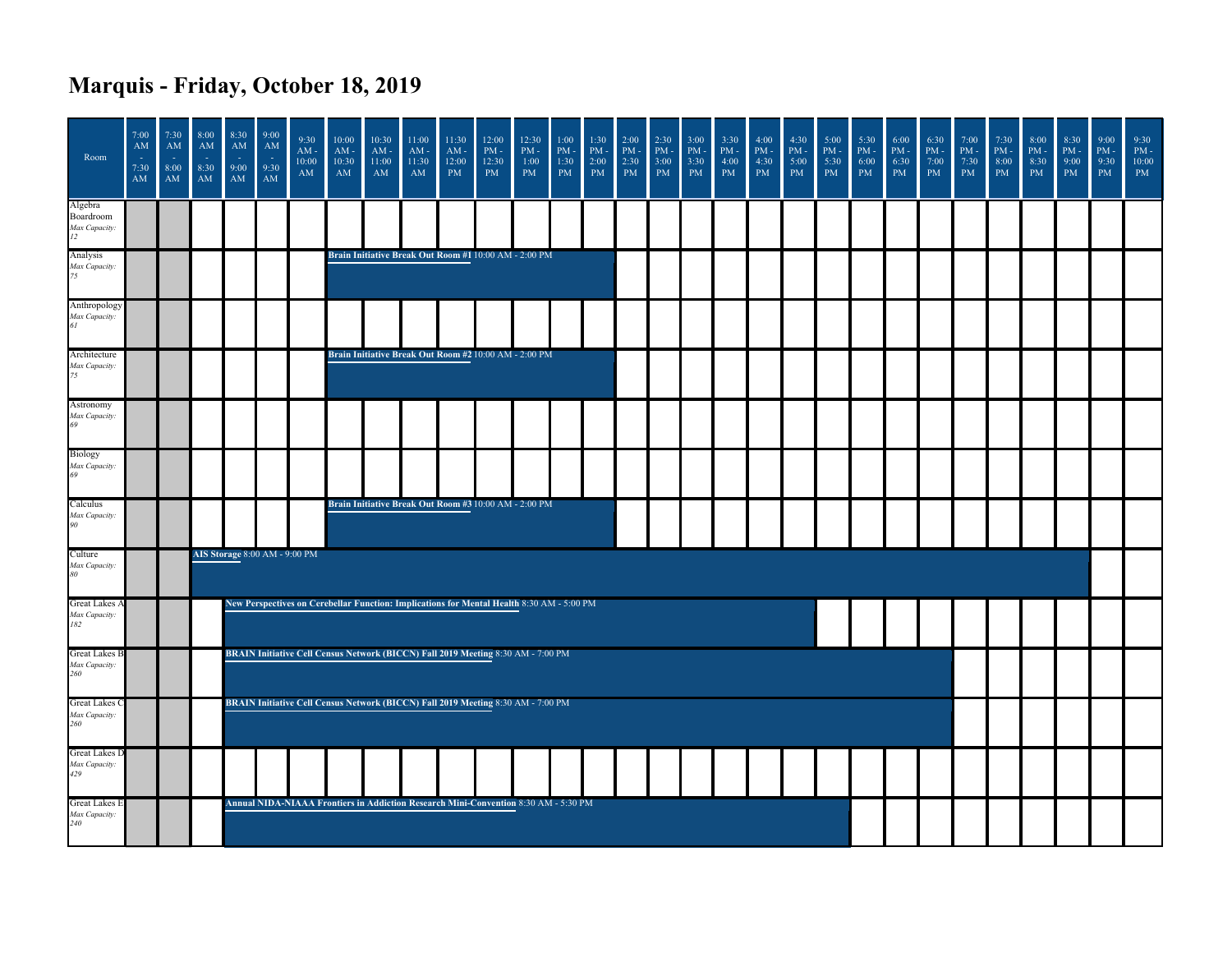| <b>Great Lakes F</b>                         | Annual NIDA-NIAAA Frontiers in Addiction Research Mini-Convention 8:30 AM - 5:30 PM |  |  |  |  |  |  |  |                                                          |  |  |  |  |  |  |  |  |  |  |  |  |  |
|----------------------------------------------|-------------------------------------------------------------------------------------|--|--|--|--|--|--|--|----------------------------------------------------------|--|--|--|--|--|--|--|--|--|--|--|--|--|
| Max Capacity:<br>320                         |                                                                                     |  |  |  |  |  |  |  |                                                          |  |  |  |  |  |  |  |  |  |  |  |  |  |
| <b>Great Lakes G</b><br>Max Capacity:<br>320 |                                                                                     |  |  |  |  |  |  |  |                                                          |  |  |  |  |  |  |  |  |  |  |  |  |  |
| Marina City<br>Max Capacity:<br>90           |                                                                                     |  |  |  |  |  |  |  |                                                          |  |  |  |  |  |  |  |  |  |  |  |  |  |
| Shedd A<br>Max Capacity:<br>75               |                                                                                     |  |  |  |  |  |  |  |                                                          |  |  |  |  |  |  |  |  |  |  |  |  |  |
| Shedd B<br>Max Capacity:<br>75               |                                                                                     |  |  |  |  |  |  |  |                                                          |  |  |  |  |  |  |  |  |  |  |  |  |  |
| Water Tower<br>Max Capacity:<br>110          |                                                                                     |  |  |  |  |  |  |  |                                                          |  |  |  |  |  |  |  |  |  |  |  |  |  |
| Water Tower<br>Max Capacity:<br>90           |                                                                                     |  |  |  |  |  |  |  | Accelerating Research on Consciousness 8:30 AM - 6:30 PM |  |  |  |  |  |  |  |  |  |  |  |  |  |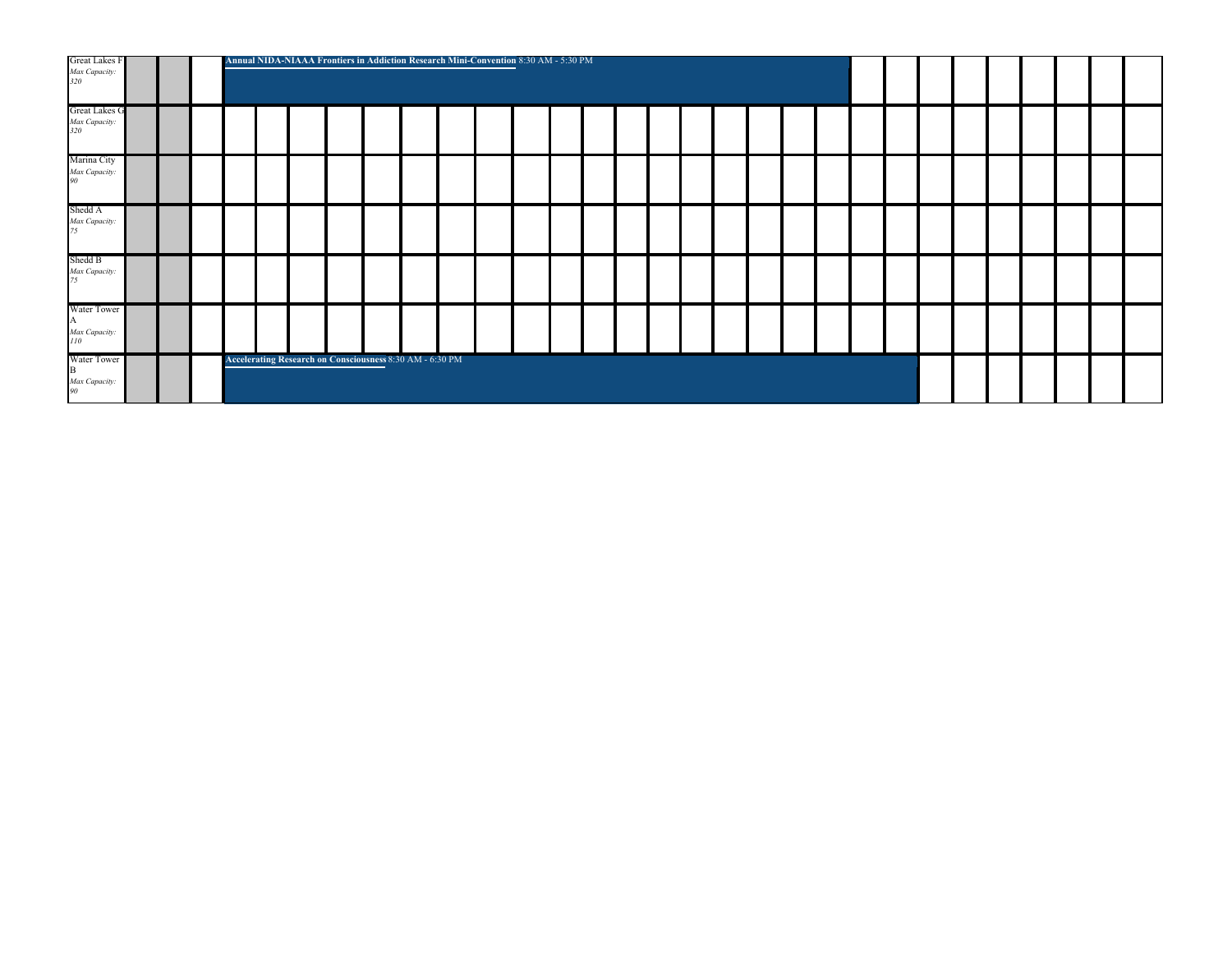# **Space Diary**

Click on the room name to view more information.

### **McCormick Place - Friday, October 18, 2019**

| Room                                                                         | 9:00<br>AM<br>÷,<br>9:30<br>AM | 9:30<br>$AM -$<br>10:00<br>AM | 10:00<br>$AM -$<br>10:30<br><b>AM</b> | 10:30<br>$AM -$<br>11:00<br>AM | 11:00<br>$AM -$<br>11:30<br>AM                                                               | 11:30<br>$AM -$<br>12:00<br><b>PM</b> | 12:00<br>$\mathrm{PM}$ -<br>12:30<br><b>PM</b> | 12:30<br>$\mathrm{PM}$ -<br>1:00<br><b>PM</b>                                               | 1:00<br><b>PM</b><br>1:30<br><b>PM</b> | 1:30<br><b>PM</b><br>$\sim$<br>2:00<br><b>PM</b> | 2:00<br><b>PM</b><br>$\sim$<br>2:30<br><b>PM</b> | 2:30<br><b>PM</b><br>$\sim$<br>3:00<br><b>PM</b> | 3:00<br><b>PM</b><br>$\sim$<br>3:30<br><b>PM</b> | 3:30<br><b>PM</b><br>$\sim$<br>4:00<br><b>PM</b> | 4:00<br><b>PM</b><br>$\sim$<br>4:30<br><b>PM</b> | 4:30<br><b>PM</b><br>$\sim$<br>5:00<br><b>PM</b> | 5:00<br><b>PM</b><br>$\sim$<br>5:30<br><b>PM</b> | 5:30<br><b>PM</b><br>$\sim$<br>6:00<br><b>PM</b> | 6:00<br><b>PM</b><br>$\sim$<br>6:30<br><b>PM</b> | 6:30<br><b>PM</b><br>$\sim$<br>7:00<br><b>PM</b> | 7:00<br>PM<br>٠<br>7:30<br><b>PM</b> | 7:30<br><b>PM</b><br>÷,<br>8:00<br><b>PM</b> | 8:00<br><b>PM</b><br>×.<br>8:30<br>PM | 8:30<br>PM<br>$\sim$<br>9:00<br><b>PM</b> |
|------------------------------------------------------------------------------|--------------------------------|-------------------------------|---------------------------------------|--------------------------------|----------------------------------------------------------------------------------------------|---------------------------------------|------------------------------------------------|---------------------------------------------------------------------------------------------|----------------------------------------|--------------------------------------------------|--------------------------------------------------|--------------------------------------------------|--------------------------------------------------|--------------------------------------------------|--------------------------------------------------|--------------------------------------------------|--------------------------------------------------|--------------------------------------------------|--------------------------------------------------|--------------------------------------------------|--------------------------------------|----------------------------------------------|---------------------------------------|-------------------------------------------|
| AIS Storage -<br>Hall A<br>Max Capacity: 0                                   |                                |                               |                                       |                                | AIS Storage Hall A Tuesday, October 15, 2019 12:00 PM - Wednesday, October 23, 2019 10:00 PM |                                       |                                                |                                                                                             |                                        |                                                  |                                                  |                                                  |                                                  |                                                  |                                                  |                                                  |                                                  |                                                  |                                                  |                                                  |                                      |                                              |                                       |                                           |
| All Meeting<br>Rooms and<br>Public Areas<br>Max Capacity: 0                  |                                |                               |                                       |                                |                                                                                              |                                       |                                                |                                                                                             |                                        |                                                  |                                                  |                                                  |                                                  |                                                  |                                                  |                                                  |                                                  |                                                  |                                                  |                                                  |                                      |                                              |                                       |                                           |
| Art of NS -<br>Hall A<br>Max Capacity: 0                                     |                                |                               |                                       |                                |                                                                                              |                                       |                                                | Art of Neuroscience Friday, October 18, 2019 12:00 PM - Wednesday, October 23, 2019 5:00 PM |                                        |                                                  |                                                  |                                                  |                                                  |                                                  |                                                  |                                                  |                                                  |                                                  |                                                  |                                                  |                                      |                                              |                                       |                                           |
| Artechouse<br>Exhibit - B1<br>Foyer<br>Max Capacity: 0                       |                                |                               |                                       |                                |                                                                                              |                                       |                                                |                                                                                             |                                        |                                                  |                                                  |                                                  |                                                  |                                                  |                                                  |                                                  |                                                  |                                                  |                                                  |                                                  |                                      | 7:00 PM - 9:00 PM                            | <b>Informal Council Gathering</b>     |                                           |
| Attendee<br>Services -<br>Hall A<br>Max Capacity: 0                          |                                |                               |                                       |                                |                                                                                              |                                       |                                                |                                                                                             |                                        |                                                  |                                                  |                                                  |                                                  |                                                  |                                                  |                                                  |                                                  |                                                  |                                                  |                                                  |                                      |                                              |                                       |                                           |
| Banner<br>Frames -<br>Grand<br>Concourse<br><b>Stairs</b><br>Max Capacity: 0 |                                |                               |                                       |                                |                                                                                              |                                       |                                                |                                                                                             |                                        |                                                  |                                                  |                                                  |                                                  |                                                  |                                                  |                                                  |                                                  |                                                  |                                                  |                                                  |                                      |                                              |                                       |                                           |
| <b>Business</b><br>Office - Hall<br>Max Capacity: 0                          |                                |                               |                                       |                                | Business Office Wednesday, October 16, 2019 10:30 AM - Wednesday, October 23, 2019 7:00 PM   |                                       |                                                |                                                                                             |                                        |                                                  |                                                  |                                                  |                                                  |                                                  |                                                  |                                                  |                                                  |                                                  |                                                  |                                                  |                                      |                                              |                                       |                                           |
| CDS Office -<br>Hall A<br>Max Capacity: 0                                    |                                |                               |                                       |                                | CDS Office Wednesday, October 16, 2019 8:00 AM - Wednesday, October 23, 2019 7:00 PM         |                                       |                                                |                                                                                             |                                        |                                                  |                                                  |                                                  |                                                  |                                                  |                                                  |                                                  |                                                  |                                                  |                                                  |                                                  |                                      |                                              |                                       |                                           |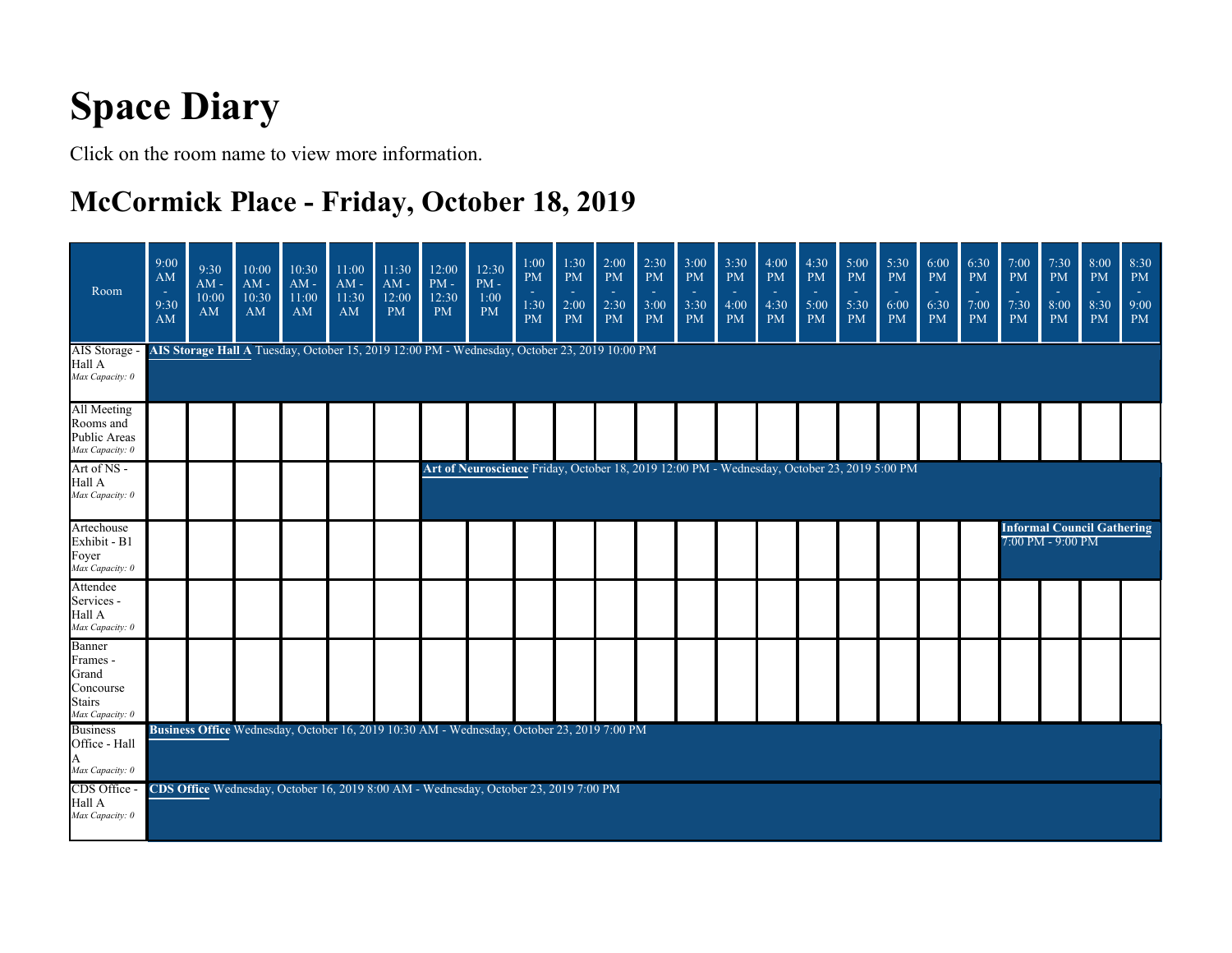| Certificate of<br>Attendance -<br>West<br>Transportation<br>Lobby<br>Max Capacity: 0 |  |  |  |                                                                                                 |  |  |  |  |  | Certificate of Attendance Friday, October 18, 2019 2:00 PM - Wednesday, October 23, 2019 5:00 PM   |  |  |
|--------------------------------------------------------------------------------------|--|--|--|-------------------------------------------------------------------------------------------------|--|--|--|--|--|----------------------------------------------------------------------------------------------------|--|--|
| Coat Check -<br>Level 1, Main<br>Entrance<br>Max Capacity: 0                         |  |  |  | Coat & Luggage Check Friday, October 18, 2019 7:30 AM - Wednesday, October 23, 2019 6:00 PM     |  |  |  |  |  |                                                                                                    |  |  |
| Dynamic<br>Posters - Hall<br>A<br>Max Capacity: 0                                    |  |  |  |                                                                                                 |  |  |  |  |  |                                                                                                    |  |  |
| Exhibit<br>Management<br>Office - Hall<br>A<br>Max Capacity: 0                       |  |  |  | Exhibit Management Office Monday, October 14, 2019 9:00 AM - Thursday, October 24, 2019 4:00 PM |  |  |  |  |  |                                                                                                    |  |  |
| Exhibitor<br>Lounge - Hall<br>А<br>Max Capacity: 0                                   |  |  |  | Exhibitor Lounge Tuesday, October 15, 2019 9:00 AM - Wednesday, October 23, 2019 6:00 PM        |  |  |  |  |  |                                                                                                    |  |  |
| Exhibitor<br>Registration<br>Hall A<br>Max Capacity: 0                               |  |  |  | Exhibitor Registration Tuesday, October 15, 2019 9:00 AM - Wednesday, October 23, 2019 6:00 PM  |  |  |  |  |  |                                                                                                    |  |  |
| <b>Express</b><br>Badge<br>Pick-up $#1$ -<br>Hall A<br>Max Capacity: 0               |  |  |  |                                                                                                 |  |  |  |  |  | Express Badge PickUp Friday, October 18, 2019 2:00 PM - Wednesday, October 23, 2019 5:00 PM        |  |  |
| Express<br>Badge<br>Pick-up $#2$ -<br>Level $2.5 S$<br>Max Capacity: 0               |  |  |  |                                                                                                 |  |  |  |  |  | Express Badge PickUp Friday, October 18, 2019 2:00 PM - Wednesday, October 23, 2019 5:00 PM        |  |  |
| <b>Express</b><br>Badge<br>Pick-up $#3$ -<br>West Trans.<br>Lobby<br>Max Capacity: 0 |  |  |  |                                                                                                 |  |  |  |  |  | <b>Express Badge PickUp</b> Friday, October 18, 2019 2:00 PM - Wednesday, October 23, 2019 5:00 PM |  |  |
| <b>First Aid</b><br>Station -<br>Level 2.5 S<br>Max Capacity: 0                      |  |  |  | First Aid Station Monday, October 14, 2019 8:00 AM - Friday, October 25, 2019 5:00 PM           |  |  |  |  |  |                                                                                                    |  |  |
| Grad School<br>Fair - Hall A<br>Max Capacity: 0                                      |  |  |  | Grad School Fair Tuesday, October 15, 2019 9:00 AM - Wednesday, October 23, 2019 6:00 PM        |  |  |  |  |  |                                                                                                    |  |  |
| Grand<br>Concourse<br>Lobby<br>Max Capacity: 0                                       |  |  |  |                                                                                                 |  |  |  |  |  |                                                                                                    |  |  |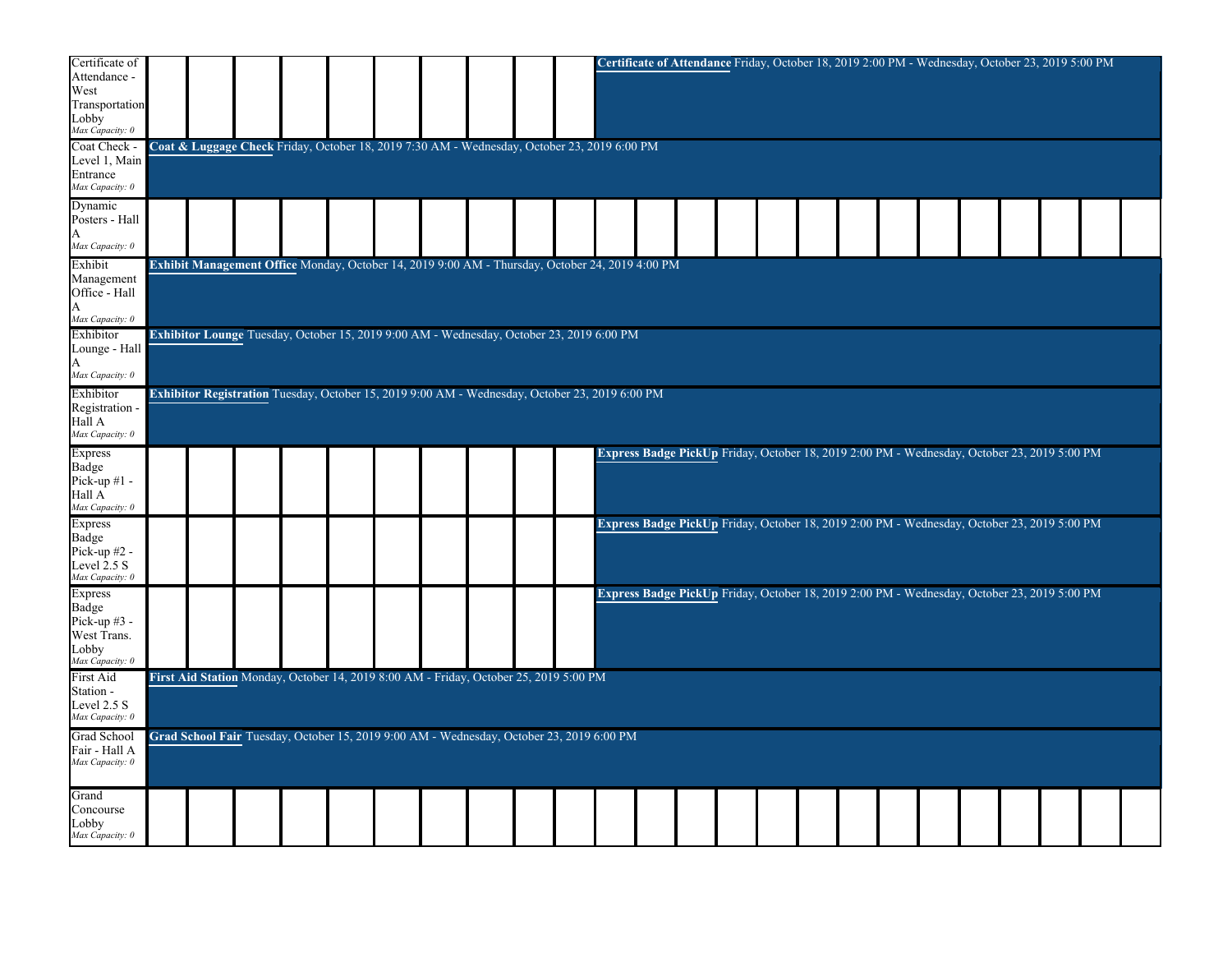| Hall A<br>Max Capacity: 0                                          |                                                                                                                     |  | Exhibitor Move In Wednesday, October 16, 2019 9:00 AM - Saturday, October 19, 2019 6:00 PM       |  |  |  |  |                                                                                                              |  |  |  |  |  |  |  |  |  |  |  |  |  |
|--------------------------------------------------------------------|---------------------------------------------------------------------------------------------------------------------|--|--------------------------------------------------------------------------------------------------|--|--|--|--|--------------------------------------------------------------------------------------------------------------|--|--|--|--|--|--|--|--|--|--|--|--|--|
| Hall B1<br>Max Capacity:<br>9200                                   |                                                                                                                     |  |                                                                                                  |  |  |  |  |                                                                                                              |  |  |  |  |  |  |  |  |  |  |  |  |  |
| Hall B <sub>2</sub><br>Max Capacity: 0                             |                                                                                                                     |  |                                                                                                  |  |  |  |  |                                                                                                              |  |  |  |  |  |  |  |  |  |  |  |  |  |
| Headquarters<br>Office - Hall<br>A<br>Max Capacity: 0              | Headquarters - Logistics & Program Office Wednesday, October 16, 2019 8:00 AM - Wednesday, October 23, 2019 6:00 PM |  |                                                                                                  |  |  |  |  |                                                                                                              |  |  |  |  |  |  |  |  |  |  |  |  |  |
| Headquarters<br>Office - Tour<br>Max Capacity: 50                  |                                                                                                                     |  |                                                                                                  |  |  |  |  |                                                                                                              |  |  |  |  |  |  |  |  |  |  |  |  |  |
| Joint Poster<br>Session - Hall<br>A<br>Max Capacity: 0             |                                                                                                                     |  |                                                                                                  |  |  |  |  |                                                                                                              |  |  |  |  |  |  |  |  |  |  |  |  |  |
| Lead<br>Retreival<br>Desk - Hall A<br>Max Capacity: 0              |                                                                                                                     |  | Exhibitor Lead Retrieval Tuesday, October 15, 2019 9:00 AM - Wednesday, October 23, 2019 6:00 PM |  |  |  |  |                                                                                                              |  |  |  |  |  |  |  |  |  |  |  |  |  |
| Lead<br>Scanners -<br>HQ Office -<br>Hall A<br>Max Capacity: 0     |                                                                                                                     |  |                                                                                                  |  |  |  |  |                                                                                                              |  |  |  |  |  |  |  |  |  |  |  |  |  |
| Level 2.5<br>Lounge<br>Max Capacity: 0                             |                                                                                                                     |  | Volunteer Lounge Set-Up 8:00 AM - 5:00 PM                                                        |  |  |  |  |                                                                                                              |  |  |  |  |  |  |  |  |  |  |  |  |  |
| Luggage<br>Check - Hall<br>A<br>Max Capacity: 0                    |                                                                                                                     |  |                                                                                                  |  |  |  |  |                                                                                                              |  |  |  |  |  |  |  |  |  |  |  |  |  |
| Metra &<br>Restaurant<br>Desks - Level<br>2.5 S<br>Max Capacity: 0 |                                                                                                                     |  |                                                                                                  |  |  |  |  | Restaurant Reservations & Metra Desk Friday, October 18, 2019 12:00 PM - Wednesday, October 23, 2019 5:00 PM |  |  |  |  |  |  |  |  |  |  |  |  |  |
| N126<br>Max Capacity: 70                                           |                                                                                                                     |  | President's Room Friday, October 18, 2019 8:00 AM - Wednesday, October 23, 2019 5:00 PM          |  |  |  |  |                                                                                                              |  |  |  |  |  |  |  |  |  |  |  |  |  |
| N127<br>Max Capacity: 74                                           |                                                                                                                     |  | Society Conference Room Friday, October 18, 2019 8:00 AM - Wednesday, October 23, 2019 5:00 PM   |  |  |  |  |                                                                                                              |  |  |  |  |  |  |  |  |  |  |  |  |  |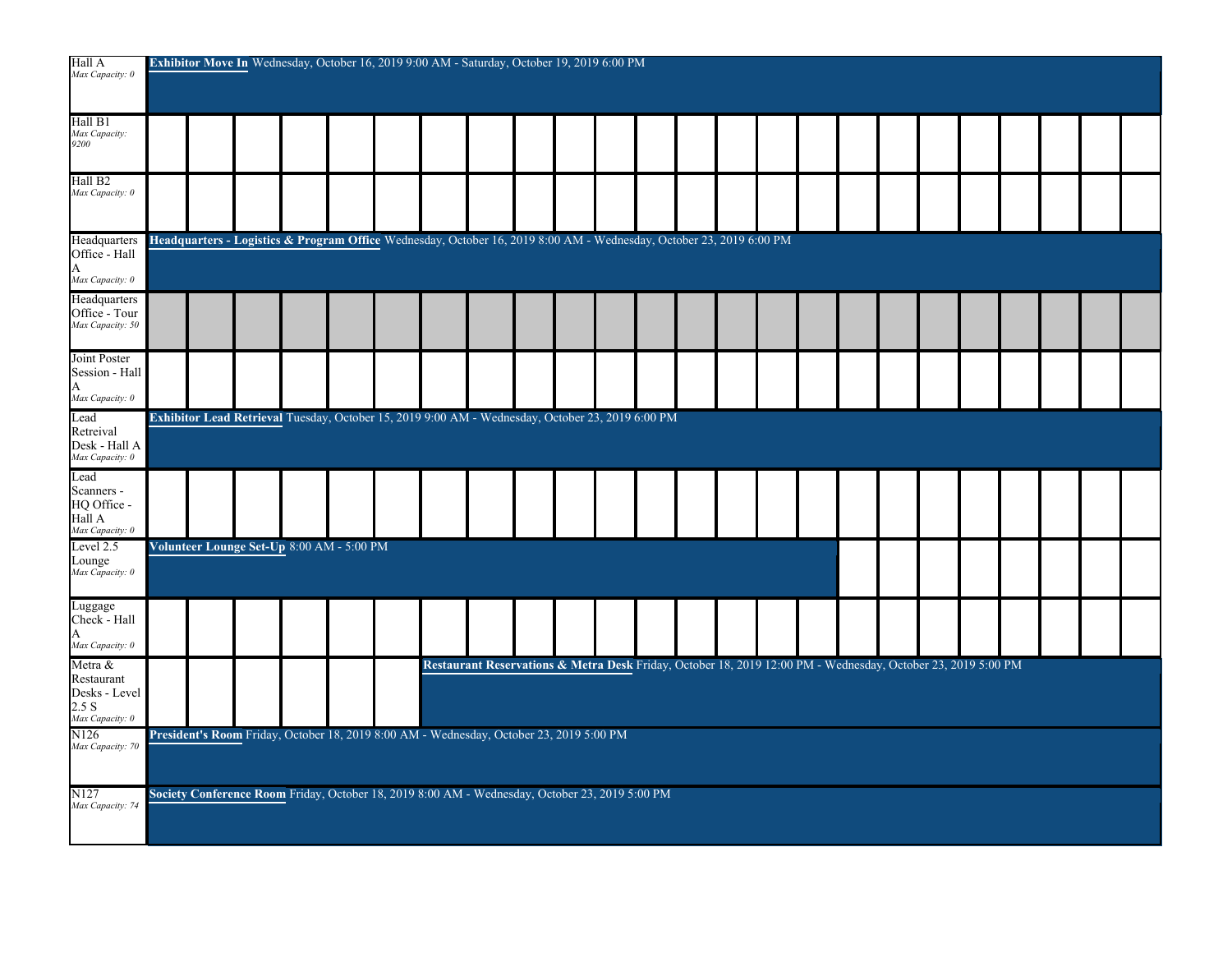| N128<br>Max Capacity: 95  |  |                                                                                                                           |  |  |                                                                                   |  |  |  |  |  |  |  |  |
|---------------------------|--|---------------------------------------------------------------------------------------------------------------------------|--|--|-----------------------------------------------------------------------------------|--|--|--|--|--|--|--|--|
| N129<br>Max Capacity: 85  |  |                                                                                                                           |  |  |                                                                                   |  |  |  |  |  |  |  |  |
| N130<br>Max Capacity: 77  |  | Digital Learning & Multimedia Storage/Green Room Thursday, October 17, 2019 8:00 AM - Wednesday, October 23, 2019 5:00 PM |  |  |                                                                                   |  |  |  |  |  |  |  |  |
| N131<br>Max Capacity: 64  |  |                                                                                                                           |  |  |                                                                                   |  |  |  |  |  |  |  |  |
| N132<br>Max Capacity: 64  |  | Prayer Room Friday, October 18, 2019 8:00 AM - Wednesday, October 23, 2019 5:00 PM                                        |  |  |                                                                                   |  |  |  |  |  |  |  |  |
| N133<br>Max Capacity: 77  |  |                                                                                                                           |  |  |                                                                                   |  |  |  |  |  |  |  |  |
| N134<br>Max Capacity: 85  |  |                                                                                                                           |  |  | Safe Room Friday, October 18, 2019 12:00 PM - Wednesday, October 23, 2019 5:00 PM |  |  |  |  |  |  |  |  |
| N135<br>Max Capacity: 152 |  |                                                                                                                           |  |  |                                                                                   |  |  |  |  |  |  |  |  |
| N136<br>Max Capacity: 180 |  |                                                                                                                           |  |  |                                                                                   |  |  |  |  |  |  |  |  |
| N137<br>Max Capacity: 167 |  |                                                                                                                           |  |  |                                                                                   |  |  |  |  |  |  |  |  |
| N138<br>Max Capacity: 169 |  |                                                                                                                           |  |  |                                                                                   |  |  |  |  |  |  |  |  |
| N139<br>Max Capacity: 169 |  |                                                                                                                           |  |  |                                                                                   |  |  |  |  |  |  |  |  |
| N140<br>Max Capacity: 162 |  |                                                                                                                           |  |  |                                                                                   |  |  |  |  |  |  |  |  |
| N226<br>Max Capacity: 286 |  |                                                                                                                           |  |  |                                                                                   |  |  |  |  |  |  |  |  |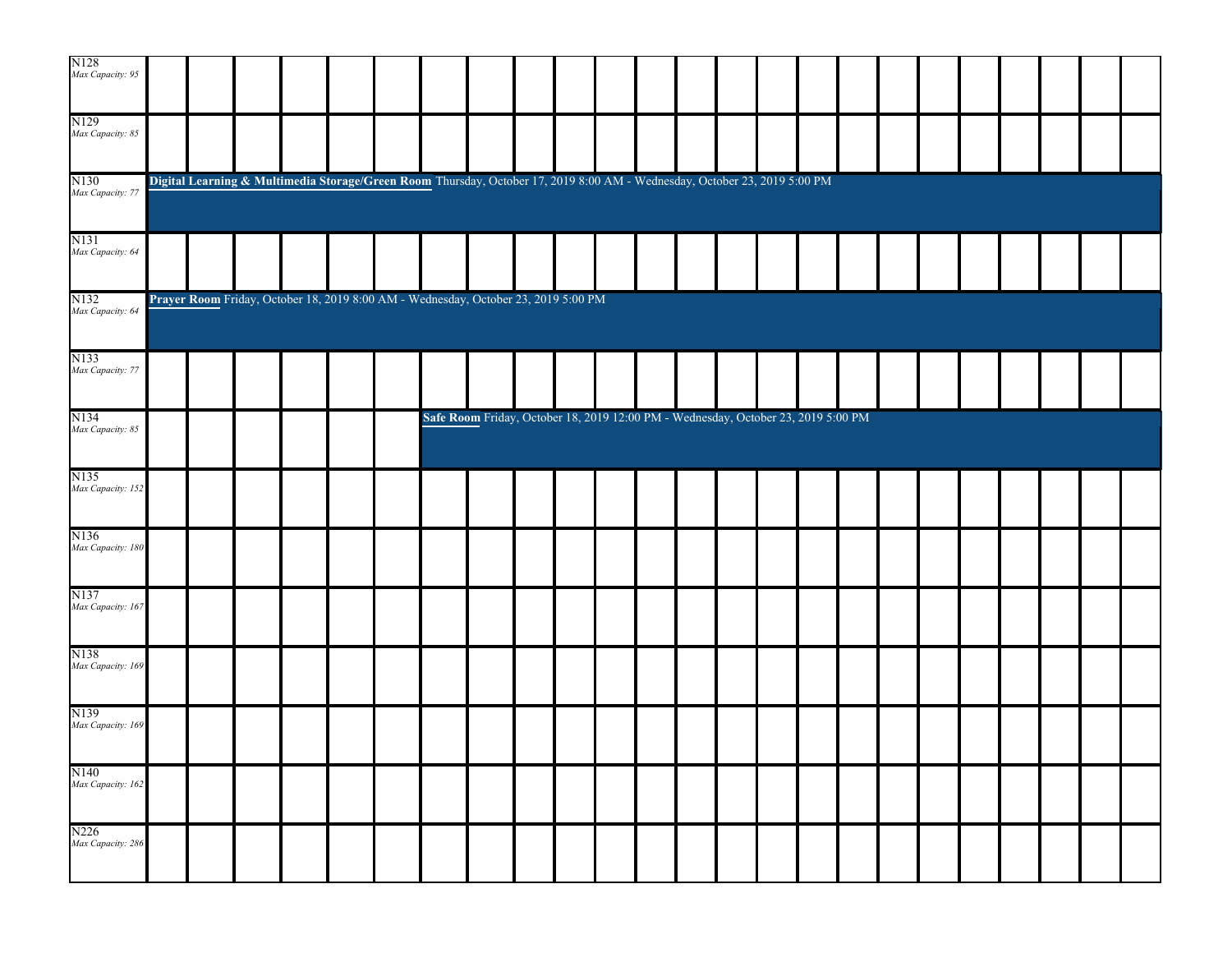| <b>N227A</b><br>Max Capacity: 144 |                                                                                           | Neuroscience of Movement Disorders 8:00 AM - 5:00 PM |  |  |  |  |                                                                                             |  |  |  |  |  |  |  |  |  |  |  |  |
|-----------------------------------|-------------------------------------------------------------------------------------------|------------------------------------------------------|--|--|--|--|---------------------------------------------------------------------------------------------|--|--|--|--|--|--|--|--|--|--|--|--|
| <b>N227B</b><br>Max Capacity: 420 |                                                                                           | Neuroscience of Movement Disorders 8:00 AM - 5:00 PM |  |  |  |  |                                                                                             |  |  |  |  |  |  |  |  |  |  |  |  |
| N228<br>Max Capacity: 494         |                                                                                           |                                                      |  |  |  |  | 2019 MCCS Molecular and Cellular Cognition Society Symposium 8:00 AM - 5:00 PM              |  |  |  |  |  |  |  |  |  |  |  |  |
| N229<br>Max Capacity: 270         | Speaker Ready Room Friday, October 18, 2019 7:00 AM - Wednesday, October 23, 2019 5:00 PM |                                                      |  |  |  |  |                                                                                             |  |  |  |  |  |  |  |  |  |  |  |  |
| <b>N230A</b><br>Max Capacity: 144 |                                                                                           |                                                      |  |  |  |  |                                                                                             |  |  |  |  |  |  |  |  |  |  |  |  |
| N230B<br>Max Capacity: 300        |                                                                                           | Temporary Personnel Training 9:00 AM - 1:00 PM       |  |  |  |  |                                                                                             |  |  |  |  |  |  |  |  |  |  |  |  |
| N231<br>Max Capacity: 250         |                                                                                           |                                                      |  |  |  |  |                                                                                             |  |  |  |  |  |  |  |  |  |  |  |  |
| N426A<br>Max Capacity: 204        |                                                                                           |                                                      |  |  |  |  |                                                                                             |  |  |  |  |  |  |  |  |  |  |  |  |
| N426B<br>Max Capacity: 216        |                                                                                           |                                                      |  |  |  |  |                                                                                             |  |  |  |  |  |  |  |  |  |  |  |  |
| N426C<br>Max Capacity: 204        |                                                                                           |                                                      |  |  |  |  |                                                                                             |  |  |  |  |  |  |  |  |  |  |  |  |
| N427A<br>Max Capacity: 166        |                                                                                           |                                                      |  |  |  |  |                                                                                             |  |  |  |  |  |  |  |  |  |  |  |  |
| N427BC<br>Max Capacity: 33-       |                                                                                           |                                                      |  |  |  |  |                                                                                             |  |  |  |  |  |  |  |  |  |  |  |  |
| N427D<br>Max Capacity: 166        |                                                                                           |                                                      |  |  |  |  |                                                                                             |  |  |  |  |  |  |  |  |  |  |  |  |
| N429<br>Max Capacity: 0           |                                                                                           |                                                      |  |  |  |  | AIS Storage Room #1 Tuesday, October 15, 2019 8:00 AM - Wednesday, October 23, 2019 8:00 PM |  |  |  |  |  |  |  |  |  |  |  |  |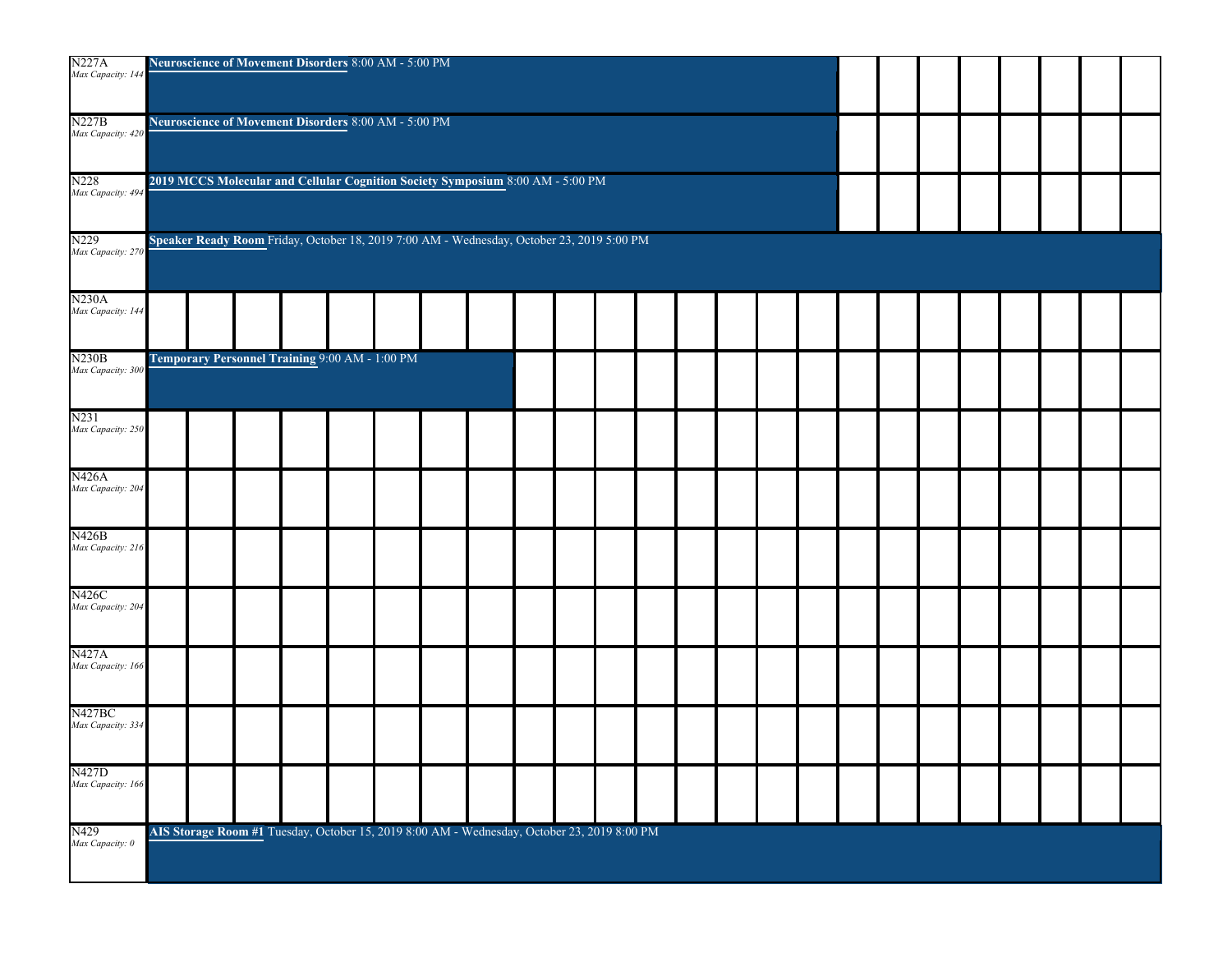| Neurojobs -<br>Hall A<br>Max Capacity: 0                        |  |  | Neurojobs Tuesday, October 15, 2019 9:00 AM - Wednesday, October 23, 2019 6:00 PM                                 |  |  |  |  |  |  |  |  |                                                                                       |  |  |  |  |  |  |  |  |
|-----------------------------------------------------------------|--|--|-------------------------------------------------------------------------------------------------------------------|--|--|--|--|--|--|--|--|---------------------------------------------------------------------------------------|--|--|--|--|--|--|--|--|
| <b>NMP</b><br>Viewing<br>Room - Hall<br>A<br>Max Capacity: 0    |  |  | Neuroscience Meeting Planner Viewing Area Tuesday, October 15, 2019 9:00 AM - Wednesday, October 23, 2019 6:00 PM |  |  |  |  |  |  |  |  |                                                                                       |  |  |  |  |  |  |  |  |
| North Level 1<br>Foyer<br>Max Capacity: 0                       |  |  |                                                                                                                   |  |  |  |  |  |  |  |  |                                                                                       |  |  |  |  |  |  |  |  |
| North Level 2<br>Foyer<br>Max Capacity: 0                       |  |  |                                                                                                                   |  |  |  |  |  |  |  |  |                                                                                       |  |  |  |  |  |  |  |  |
| North Level 2<br>Mezzanine<br>Max Capacity: 0                   |  |  |                                                                                                                   |  |  |  |  |  |  |  |  |                                                                                       |  |  |  |  |  |  |  |  |
| Poster Session<br>Hall A<br>Max Capacity: 0                     |  |  |                                                                                                                   |  |  |  |  |  |  |  |  |                                                                                       |  |  |  |  |  |  |  |  |
| Prog $\&$<br><b>Exhibit Guide</b><br>Pick-up - Hall<br>A        |  |  |                                                                                                                   |  |  |  |  |  |  |  |  |                                                                                       |  |  |  |  |  |  |  |  |
| Max Capacity: 0<br>Recyle Center<br>- Hall A<br>Max Capacity: 0 |  |  |                                                                                                                   |  |  |  |  |  |  |  |  | Recycle Center Friday, October 18, 2019 2:00 PM - Wednesday, October 23, 2019 5:00 PM |  |  |  |  |  |  |  |  |
| Recyle Center<br>Hall B1<br>Max Capacity: 0                     |  |  |                                                                                                                   |  |  |  |  |  |  |  |  | Recycle Center Friday, October 18, 2019 2:00 PM - Wednesday, October 23, 2019 5:00 PM |  |  |  |  |  |  |  |  |
| Reg Temp<br>Lounge - Hall<br>A<br>Max Capacity: 0               |  |  | Registration Temporary Staff Lounge Wednesday, October 16, 2019 8:00 AM - Wednesday, October 23, 2019 5:00 PM     |  |  |  |  |  |  |  |  |                                                                                       |  |  |  |  |  |  |  |  |
| S100 Lobby<br>Max Capacity: 0                                   |  |  | S100 Lobby - Seating Area Friday, October 18, 2019 7:00 AM - Wednesday, October 23, 2019 5:00 PM                  |  |  |  |  |  |  |  |  |                                                                                       |  |  |  |  |  |  |  |  |
| <b>S100A</b><br>Max Capacity:<br>1490                           |  |  | Short Course 1: Neural Prosthetics and Brain Machine Interfaces 8:30 AM - 6:00 PM                                 |  |  |  |  |  |  |  |  |                                                                                       |  |  |  |  |  |  |  |  |
| S100BC<br>Max Capacity:<br>1508                                 |  |  | Short Course 2: Quantifying Behavior as a Lens Into the Brain 8:00 AM - 6:00 PM                                   |  |  |  |  |  |  |  |  |                                                                                       |  |  |  |  |  |  |  |  |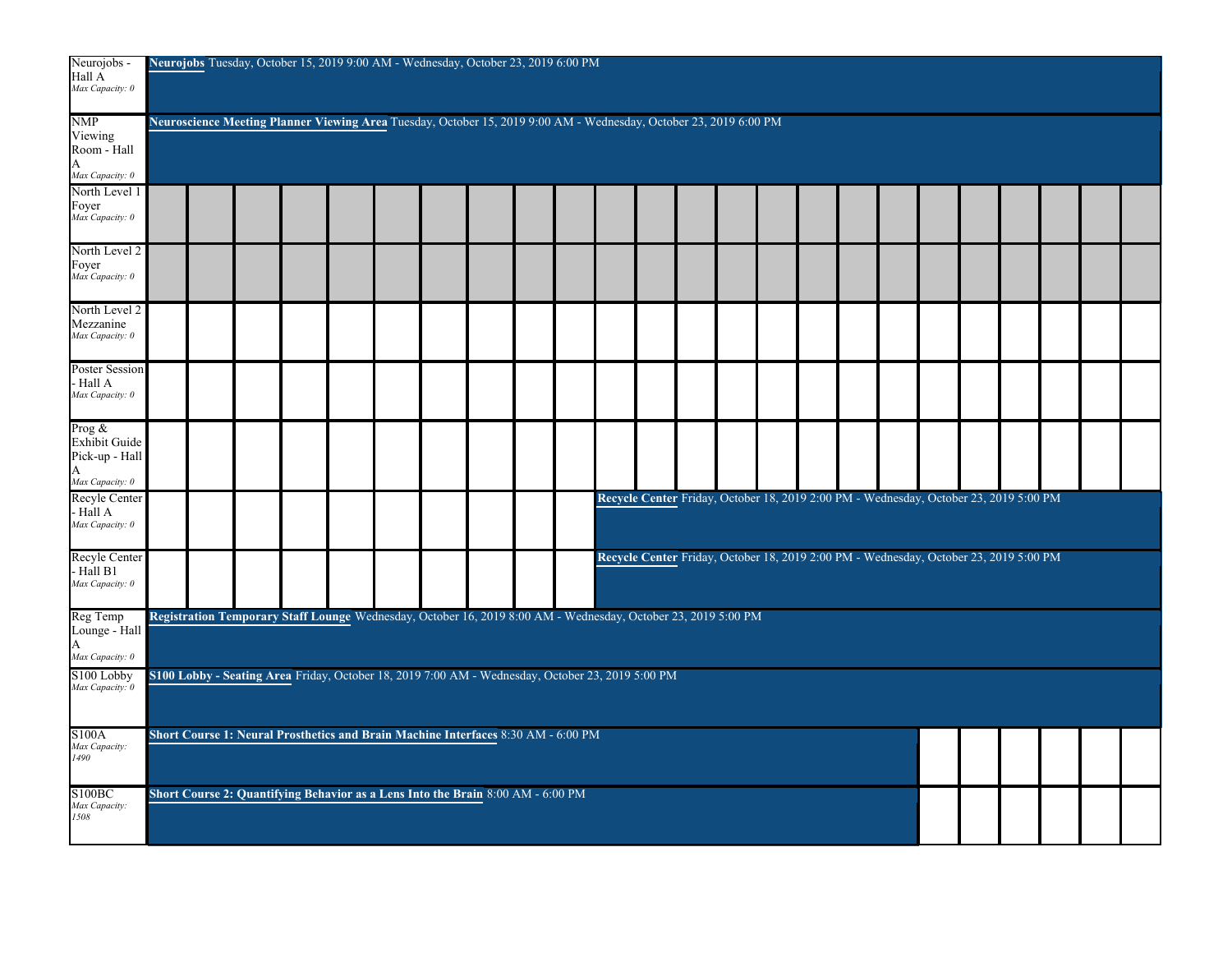| S <sub>101</sub> A<br>Max Capacity: 190 |  |  |  |                                                                                               |                                                                 |  |  |  |  |  |  |  |  |
|-----------------------------------------|--|--|--|-----------------------------------------------------------------------------------------------|-----------------------------------------------------------------|--|--|--|--|--|--|--|--|
| S101B<br>Max Capacity: 190              |  |  |  |                                                                                               |                                                                 |  |  |  |  |  |  |  |  |
| S102a<br>Max Capacity: 210              |  |  |  | <b>Short Course 1 Lunch</b>                                                                   | 12:20 PM - 1:20 PM                                              |  |  |  |  |  |  |  |  |
| S102bc<br>Max Capacity: 310             |  |  |  | <b>Short Course 1 Lunch</b>                                                                   | 12:20 PM - 1:20 PM                                              |  |  |  |  |  |  |  |  |
| S102d<br>Max Capacity: 210              |  |  |  | <b>Short Course 1 Lunch</b>                                                                   | 12:20 PM - 1:20 PM                                              |  |  |  |  |  |  |  |  |
| S1037<br>Max Capacity: 0                |  |  |  | AIS Storage Room #3 Wednesday, October 16, 2019 7:00 AM - Wednesday, October 23, 2019 7:00 PM |                                                                 |  |  |  |  |  |  |  |  |
| S103a<br>Max Capacity: 210              |  |  |  | Short Course 2<br>Lunch 12:00<br>$\overline{PM - 1:}00 \text{ PM}$                            |                                                                 |  |  |  |  |  |  |  |  |
| S103bc<br>Max Capacity: 310             |  |  |  | <b>Short Course 2</b><br><b>Lunch 12:00</b><br>PM - T:00 PM                                   |                                                                 |  |  |  |  |  |  |  |  |
| S103d<br>Max Capacity: 210              |  |  |  | <b>Short Course 2</b><br>Lunch 12:00<br>$PM - I:00 PM$                                        |                                                                 |  |  |  |  |  |  |  |  |
| S104a<br>Max Capacity: 190              |  |  |  |                                                                                               | Advances in Motor Learning and Motor Control 12:30 PM - 7:00 PM |  |  |  |  |  |  |  |  |
| S104b<br>Max Capacity: 190              |  |  |  |                                                                                               | Advances in Motor Learning and Motor Control 12:30 PM - 7:00 PM |  |  |  |  |  |  |  |  |
| S105a<br>Max Capacity: 319              |  |  |  |                                                                                               |                                                                 |  |  |  |  |  |  |  |  |
| S105bc<br>Max Capacity: 314             |  |  |  |                                                                                               |                                                                 |  |  |  |  |  |  |  |  |
| S105d<br>Max Capacity: 319              |  |  |  |                                                                                               |                                                                 |  |  |  |  |  |  |  |  |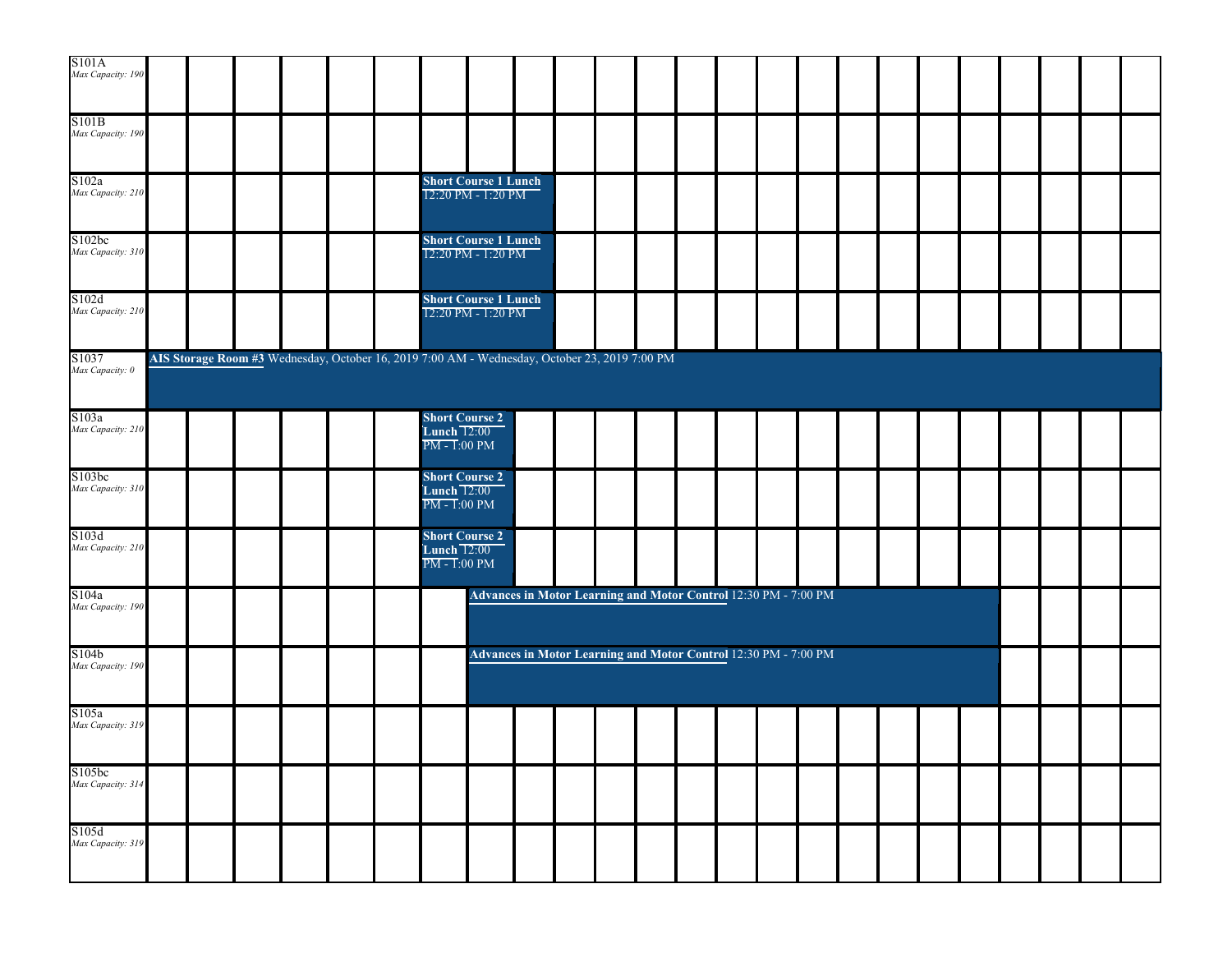| S106a<br>Max Capacity: 242              |                                                                                                                          |  |  |  |                                                                                            |  |  |  |  |  | Short Course 3: Cultivating Professionalism and Excellence in the<br>Research Landscape 1:00 PM - 6:00 PM |  |  |                                                                               |                                                                                                                                              |  |  |  |  |  |  |  |
|-----------------------------------------|--------------------------------------------------------------------------------------------------------------------------|--|--|--|--------------------------------------------------------------------------------------------|--|--|--|--|--|-----------------------------------------------------------------------------------------------------------|--|--|-------------------------------------------------------------------------------|----------------------------------------------------------------------------------------------------------------------------------------------|--|--|--|--|--|--|--|
| $\overline{$}106b$<br>Max Capacity: 242 |                                                                                                                          |  |  |  |                                                                                            |  |  |  |  |  | Short Course 3: Cultivating Professionalism and Excellence in the<br>Research Landscape 1:00 PM - 6:00 PM |  |  |                                                                               |                                                                                                                                              |  |  |  |  |  |  |  |
| S4000<br>Max Capacity: 0                |                                                                                                                          |  |  |  | AIS Storage Room #2 Tuesday, October 15, 2019 7:30 AM - Thursday, October 24, 2019 5:00 PM |  |  |  |  |  |                                                                                                           |  |  |                                                                               |                                                                                                                                              |  |  |  |  |  |  |  |
| S400b<br>Max Capacity: 0                |                                                                                                                          |  |  |  | Freight/Shipping Friday, October 18, 2019 8:00 AM - Wednesday, October 23, 2019 5:00 PM    |  |  |  |  |  |                                                                                                           |  |  |                                                                               |                                                                                                                                              |  |  |  |  |  |  |  |
| S400c<br>Max Capacity: 0                | Security Office Friday, October 18, 2019 8:00 AM - Thursday, October 24, 2019 11:59 AM<br><b>Short Course 1 Breakout</b> |  |  |  |                                                                                            |  |  |  |  |  |                                                                                                           |  |  |                                                                               |                                                                                                                                              |  |  |  |  |  |  |  |
| S401a<br>Max Capacity: 194              |                                                                                                                          |  |  |  |                                                                                            |  |  |  |  |  |                                                                                                           |  |  |                                                                               | <b>Session 1: Translation to</b><br>Commercial Devices 4:15 PM<br>$-6:00$ PM                                                                 |  |  |  |  |  |  |  |
| S401bc<br>Max Capacity: 206             |                                                                                                                          |  |  |  |                                                                                            |  |  |  |  |  |                                                                                                           |  |  | <b>Short Course 1 Breakout</b><br>Session 2: Neuroethics 4:15<br>PM - 6:00 PM |                                                                                                                                              |  |  |  |  |  |  |  |
| S401d<br>Max Capacity: 194              |                                                                                                                          |  |  |  |                                                                                            |  |  |  |  |  |                                                                                                           |  |  |                                                                               |                                                                                                                                              |  |  |  |  |  |  |  |
| S402a<br>Max Capacity: 193              |                                                                                                                          |  |  |  |                                                                                            |  |  |  |  |  |                                                                                                           |  |  |                                                                               | <b>Short Course 1 Breakout</b><br><b>Session 3: Necessary</b><br><b>Precision of</b><br><b>Encoding/Decoding Models</b><br>4:15 PM - 6:00 PM |  |  |  |  |  |  |  |
| S402b<br>Max Capacity: 193              |                                                                                                                          |  |  |  |                                                                                            |  |  |  |  |  |                                                                                                           |  |  | PM                                                                            | <b>Short Course 2 - Breakout Session 1:</b><br><b>Emerging Questions in Studying</b><br>Brain and Behavior $13:30 \overline{PM} - 6:00$      |  |  |  |  |  |  |  |
| S403a<br>Max Capacity: 194              |                                                                                                                          |  |  |  |                                                                                            |  |  |  |  |  |                                                                                                           |  |  |                                                                               |                                                                                                                                              |  |  |  |  |  |  |  |
| S403b<br>Max Capacity: 194              |                                                                                                                          |  |  |  |                                                                                            |  |  |  |  |  |                                                                                                           |  |  |                                                                               |                                                                                                                                              |  |  |  |  |  |  |  |
| S404a<br>Max Capacity: 188              |                                                                                                                          |  |  |  |                                                                                            |  |  |  |  |  |                                                                                                           |  |  |                                                                               | <b>Short Course 2 - Breakout Session 4:</b><br>Methods in Behavioral Analysis II<br>3:30 PM - 6:00 PM                                        |  |  |  |  |  |  |  |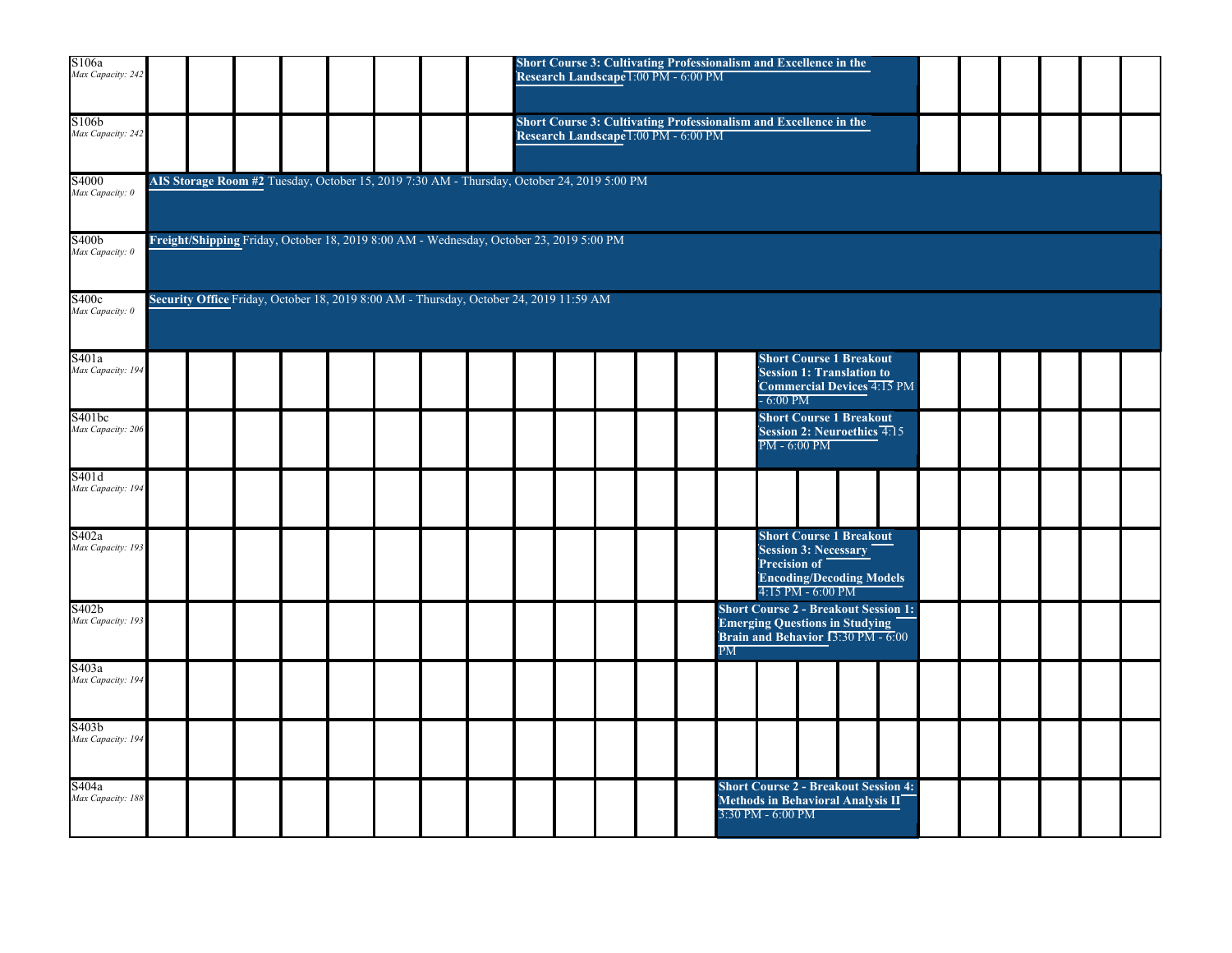| S404bc<br>Max Capacity: 206            |                                                                                          |  |                                                                                                     |  |  |  |  |  |  |  |  |  |  |                        | <b>Short Course 2 - Breakout Session 3:</b><br>Methods in Behavioral Analysis I<br>3:30 PM - 6:00 PM                        |  |  |  |  |  |
|----------------------------------------|------------------------------------------------------------------------------------------|--|-----------------------------------------------------------------------------------------------------|--|--|--|--|--|--|--|--|--|--|------------------------|-----------------------------------------------------------------------------------------------------------------------------|--|--|--|--|--|
| S404d<br>Max Capacity: 194             |                                                                                          |  |                                                                                                     |  |  |  |  |  |  |  |  |  |  | $\overline{\text{PM}}$ | <b>Short Course 2 - Breakout Session 2:</b><br><b>Emerging Questions in Studying</b><br>Brain and Behavior II3:30 PM - 6:00 |  |  |  |  |  |
| S405a<br>Max Capacity: 197             |                                                                                          |  |                                                                                                     |  |  |  |  |  |  |  |  |  |  |                        |                                                                                                                             |  |  |  |  |  |
| S405 <sub>b</sub><br>Max Capacity: 197 |                                                                                          |  |                                                                                                     |  |  |  |  |  |  |  |  |  |  |                        |                                                                                                                             |  |  |  |  |  |
| S406a<br>Max Capacity:<br>1156         |                                                                                          |  |                                                                                                     |  |  |  |  |  |  |  |  |  |  |                        |                                                                                                                             |  |  |  |  |  |
| S406b<br>Max Capacity: 742             |                                                                                          |  |                                                                                                     |  |  |  |  |  |  |  |  |  |  |                        |                                                                                                                             |  |  |  |  |  |
| S501a<br>Max Capacity: 14.             | Press Room Set Up Wednesday, October 16, 2019 8:00 AM - Friday, October 18, 2019 5:00 PM |  |                                                                                                     |  |  |  |  |  |  |  |  |  |  |                        |                                                                                                                             |  |  |  |  |  |
| S501bc<br>Max Capacity: 154            | Press Room Set Up Wednesday, October 16, 2019 8:00 AM - Friday, October 18, 2019 5:00 PM |  |                                                                                                     |  |  |  |  |  |  |  |  |  |  |                        |                                                                                                                             |  |  |  |  |  |
| S501d<br>Max Capacity: 142             |                                                                                          |  | Press Conference Room Set Up 8:00 AM - 5:00 PM                                                      |  |  |  |  |  |  |  |  |  |  |                        |                                                                                                                             |  |  |  |  |  |
| S502a<br>Max Capacity: 141             |                                                                                          |  | Press Interview Room Set Up Wednesday, October 16, 2019 10:30 AM - Friday, October 18, 2019 5:00 PM |  |  |  |  |  |  |  |  |  |  |                        |                                                                                                                             |  |  |  |  |  |
| S502b<br>Max Capacity: 141             |                                                                                          |  |                                                                                                     |  |  |  |  |  |  |  |  |  |  |                        |                                                                                                                             |  |  |  |  |  |
| S503a<br>Max Capacity: 14.             |                                                                                          |  |                                                                                                     |  |  |  |  |  |  |  |  |  |  |                        |                                                                                                                             |  |  |  |  |  |
| S503 <sub>b</sub><br>Max Capacity: 142 |                                                                                          |  | Production Transportation Staff Training Meeting 8:00 AM - 5:00 PM                                  |  |  |  |  |  |  |  |  |  |  |                        |                                                                                                                             |  |  |  |  |  |
| S504a<br>Max Capacity: 138             |                                                                                          |  | Child Care - KiddieCorp Friday, October 18, 2019 8:00 AM - Wednesday, October 23, 2019 5:00 PM      |  |  |  |  |  |  |  |  |  |  |                        |                                                                                                                             |  |  |  |  |  |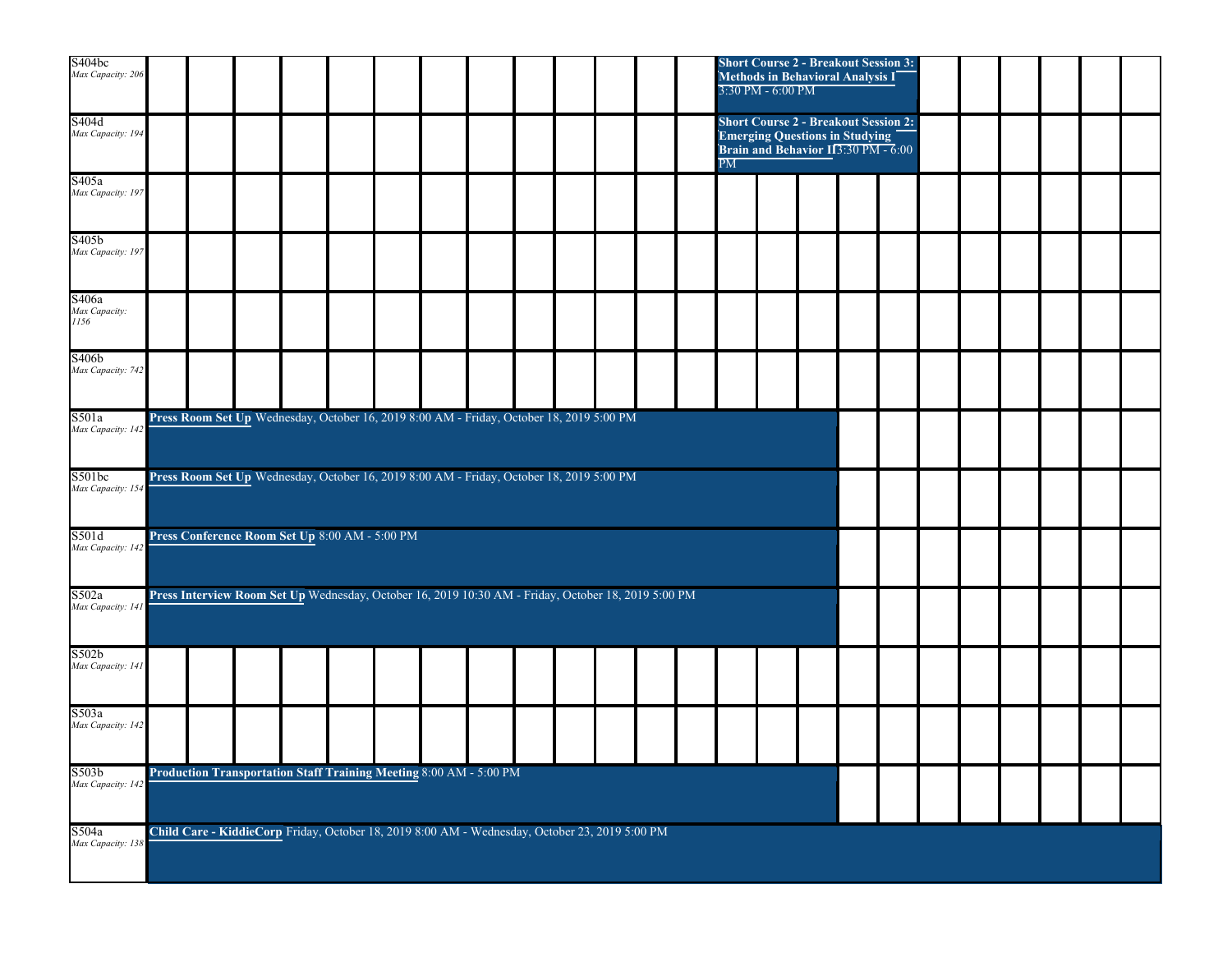| S504bc<br>Max Capacity: 151                                                                    |                                                                                         |  | Child Care - KiddieCorp Friday, October 18, 2019 8:00 AM - Wednesday, October 23, 2019 5:00 PM |  |  |  |  |  |  |  |  |  |  |  |  |  |  |                                                                                               |  |  |
|------------------------------------------------------------------------------------------------|-----------------------------------------------------------------------------------------|--|------------------------------------------------------------------------------------------------|--|--|--|--|--|--|--|--|--|--|--|--|--|--|-----------------------------------------------------------------------------------------------|--|--|
| S504d<br>Max Capacity: 14.                                                                     | Infant Care Room Friday, October 18, 2019 8:00 AM - Wednesday, October 23, 2019 5:00 PM |  |                                                                                                |  |  |  |  |  |  |  |  |  |  |  |  |  |  |                                                                                               |  |  |
| S505a<br>Max Capacity: 143                                                                     |                                                                                         |  |                                                                                                |  |  |  |  |  |  |  |  |  |  |  |  |  |  |                                                                                               |  |  |
| S505b<br>Max Capacity: 143                                                                     |                                                                                         |  |                                                                                                |  |  |  |  |  |  |  |  |  |  |  |  |  |  |                                                                                               |  |  |
| SA <sub>1</sub> a<br>Max Capacity: 0                                                           |                                                                                         |  |                                                                                                |  |  |  |  |  |  |  |  |  |  |  |  |  |  |                                                                                               |  |  |
| SA <sub>1</sub> b<br>Max Capacity: 0                                                           |                                                                                         |  |                                                                                                |  |  |  |  |  |  |  |  |  |  |  |  |  |  |                                                                                               |  |  |
| SA1c<br>Max Capacity: 0                                                                        |                                                                                         |  |                                                                                                |  |  |  |  |  |  |  |  |  |  |  |  |  |  |                                                                                               |  |  |
| SA2a<br>Max Capacity: 0                                                                        |                                                                                         |  |                                                                                                |  |  |  |  |  |  |  |  |  |  |  |  |  |  |                                                                                               |  |  |
| SA <sub>2</sub> b<br>Max Capacity: 0                                                           |                                                                                         |  |                                                                                                |  |  |  |  |  |  |  |  |  |  |  |  |  |  |                                                                                               |  |  |
| SA <sub>2c</sub><br>Max Capacity: 0                                                            |                                                                                         |  |                                                                                                |  |  |  |  |  |  |  |  |  |  |  |  |  |  |                                                                                               |  |  |
| Science<br>Knows No<br>Borders<br>Room - Hall A<br>Max Capacity: 0                             |                                                                                         |  |                                                                                                |  |  |  |  |  |  |  |  |  |  |  |  |  |  |                                                                                               |  |  |
| <b>SfN</b> Booth<br>#1005<br>Max Capacity: 0                                                   |                                                                                         |  | SfN Booth Monday, October 14, 2019 9:00 AM - Wednesday, October 23, 2019 5:00 PM               |  |  |  |  |  |  |  |  |  |  |  |  |  |  |                                                                                               |  |  |
| SfN Info<br>Booths - Gate<br>3 Lobby, Hall<br>A Lobby,<br>Guest Svc<br>Desk<br>Max Capacity: 0 |                                                                                         |  |                                                                                                |  |  |  |  |  |  |  |  |  |  |  |  |  |  | SfN Information Booths Friday, October 18, 2019 2:00 PM - Wednesday, October 23, 2019 5:00 PM |  |  |